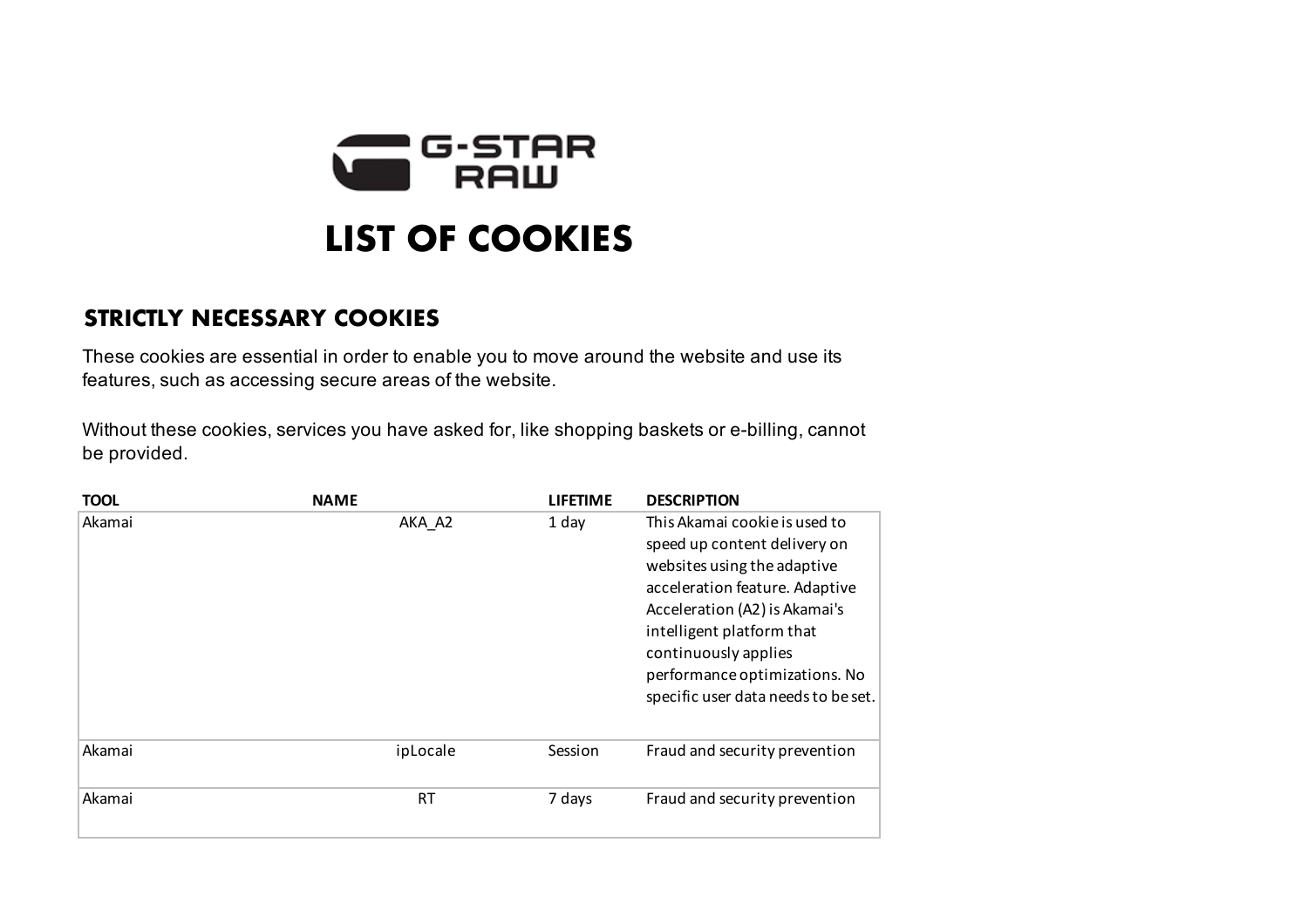| Amazon Web services | AWSALB | 7 days    | This cookie is used to allocate<br>server traffic to make the user<br>experience as smooth as<br>possible. A so-called load<br>balancer is used to determine<br>which server currently has the<br>best availability. The<br>information generated cannot |
|---------------------|--------|-----------|----------------------------------------------------------------------------------------------------------------------------------------------------------------------------------------------------------------------------------------------------------|
| <b>Gstar Native</b> | coco   | 1 year    | identify you as an individual.<br>Consent cookie which indicates<br>which cookie types are accepted<br>by the visitor.                                                                                                                                   |
| Paypal              | u      | 12 months | To provide fraud prevention.                                                                                                                                                                                                                             |
| Paypal              | ts     | 12 months | To provide fraud prevention.                                                                                                                                                                                                                             |

## **FUNCTIONAL COOKIES**

These cookies ensure that you can use the basic functionality of the website: they remember your selection and the choices you make to improve your experience on our website. They help make the shopping cart and checkout process possible as well as assist in security issues and conforming to regulations.

| <b>TOOL</b> | <b>NAME</b> | <b>LIFETIME</b> | <b>DESCRIPTION</b>                       |
|-------------|-------------|-----------------|------------------------------------------|
| ∣G-Star     | cookietest  | Session         | This cookie tests the consent<br>cookie. |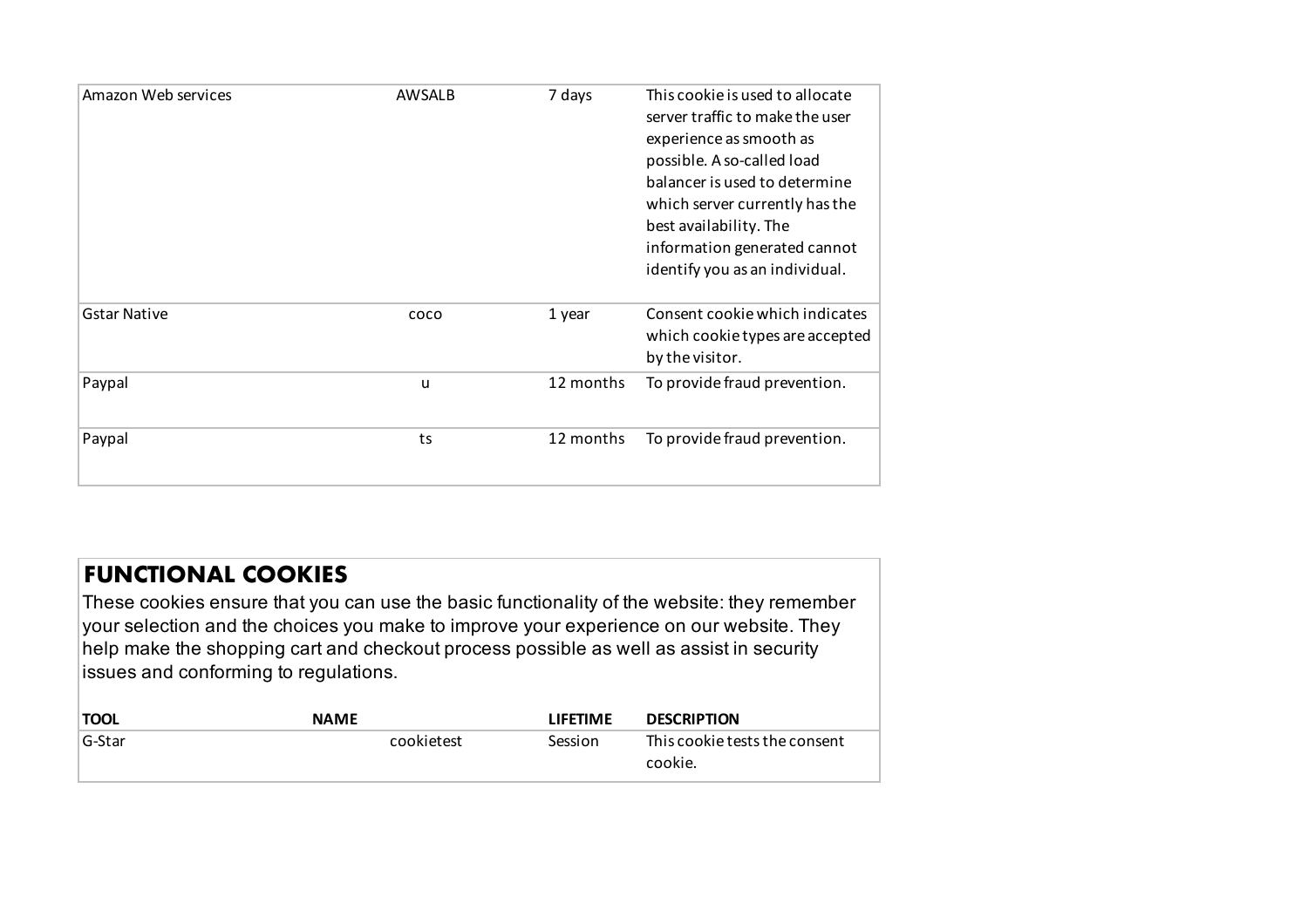| Gstar.com           | ce                                                                                     | 12 months | True/false field for whether<br>cookies are enabled in the<br>browser.                                                                                                     |
|---------------------|----------------------------------------------------------------------------------------|-----------|----------------------------------------------------------------------------------------------------------------------------------------------------------------------------|
| <b>Gstar Native</b> | userType                                                                               | Session   | This cookie is set to personalize<br>the user experience if rsu cookie<br>is not there set "new" for the<br>whole session else "returning"<br>(check is done in the code). |
| Gstar.com           | sessionAlive                                                                           | 12 months | The cookie is created in the<br>checkout journey to identify<br>whether the customer has<br>visited any checkout pages (e.g.<br>shopping bag) or not.                      |
| <b>Gstar Native</b> | $_{\text{rsu}}$                                                                        | 36 months | Allows to recognize a returning<br>visitor.                                                                                                                                |
| Gstar.com           | WISHLIST_COOKIE_gstarSite_*co 2 months<br>untry code                                   |           | Used to store wishlist item for a<br>particular stored                                                                                                                     |
| <b>Gstar Native</b> | cartId                                                                                 | Session   | Cookie stores cartID for that<br>session.                                                                                                                                  |
| OneTrust            | OptanonConsent                                                                         | 12 months | Allows GSTAR to set cookies<br>accordingly to the user's consent                                                                                                           |
| Wunderkind          | ABCDEFGHIJKLMNOPQRSTUVW 12 months<br>XYZabcdefghijklmnopqrstuvwxy<br>z0123456789%2B%2F |           | Used to encrypt and contain<br>visitor data - This is necessary for<br>the security of the user data.                                                                      |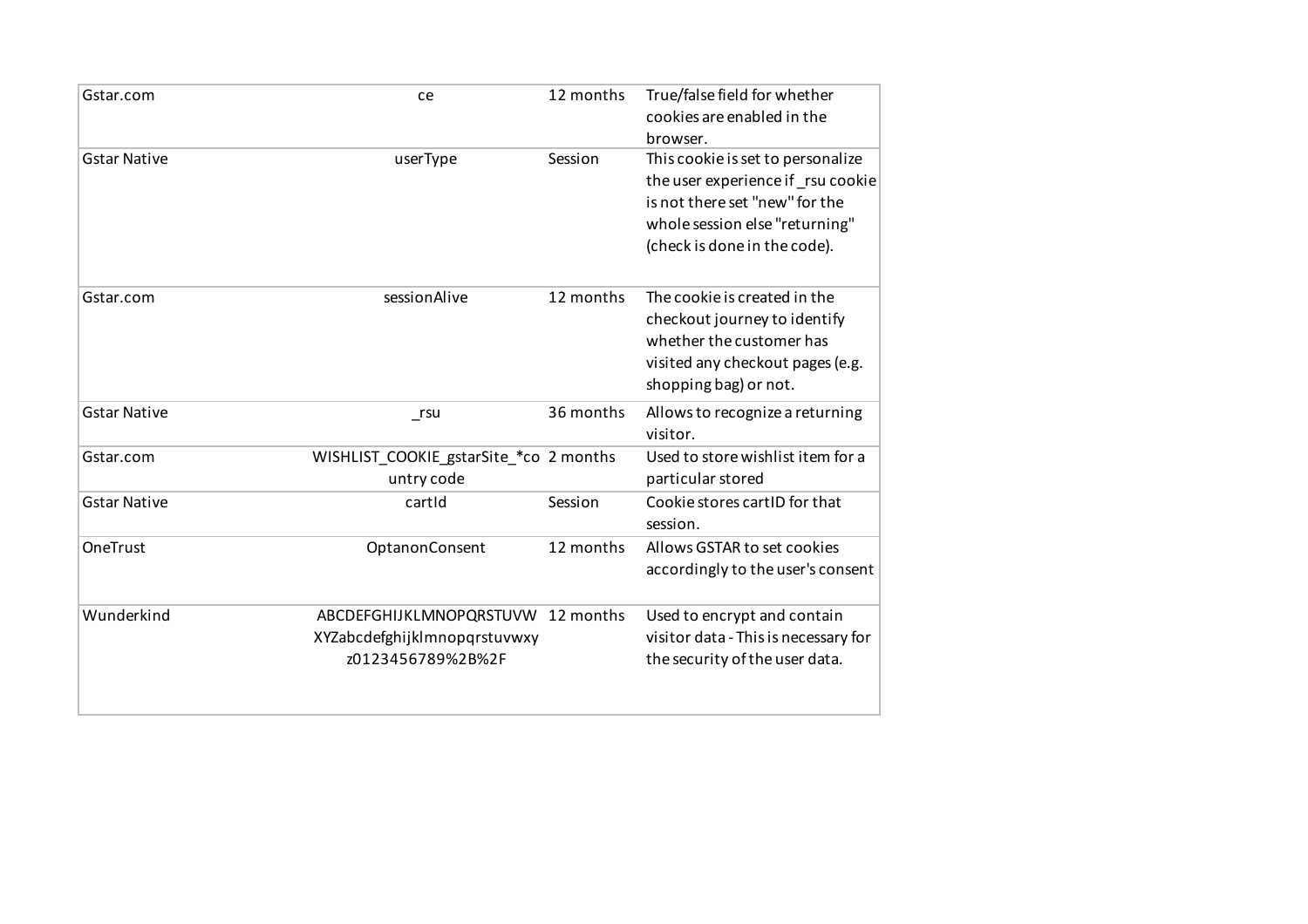| WebSphere Commerce Suite / | <b>JSESSIONID</b> | Session | This is a general purpose       |
|----------------------------|-------------------|---------|---------------------------------|
| <b>WCS</b>                 |                   |         | platform session cookie, set by |
|                            |                   |         | sites running on JavaServer     |
|                            |                   |         | Pages. The cookie is used to    |
|                            |                   |         | maintain an anonymous user      |
|                            |                   |         | session on the server.          |

## **ANALYTICAL COOKIES**

These cookies are used to allow us to further develop and improve the functionality of our website by tracking usage. In some cases they improve the speed with which we can process your request, allow us to remember site preferences you have selected. You can make a choice to not consent to our use of these analytical cookies.

| <b>TOOL</b>            | <b>NAME</b>                 | <b>LIFETIME</b> | <b>DESCRIPTION</b>                                                                                                           |
|------------------------|-----------------------------|-----------------|------------------------------------------------------------------------------------------------------------------------------|
| <b>Adobe Analytics</b> | s cc                        | Session         | This cookies is used by Adobe<br>Analytics to determine if cookies<br>are enabled.                                           |
| ContentSquare          | $\mathsf{c}$ s_id           | 24 months       | Registers statistical data on<br>users' behaviour on the website.<br>Used for internal analytics by the<br>website operator. |
| ContentSquare          | $\mathsf{CS}\_S$            | 1 day           | This cookie is used to identify the<br>frequency of visits and how long<br>the visitor is on the website.                    |
| ContentSquare          | $\mathsf{c}$ s $\mathsf{c}$ | 13 months       | This cookies is used by<br>ContentSquare to save the user<br>consent to be tracked.                                          |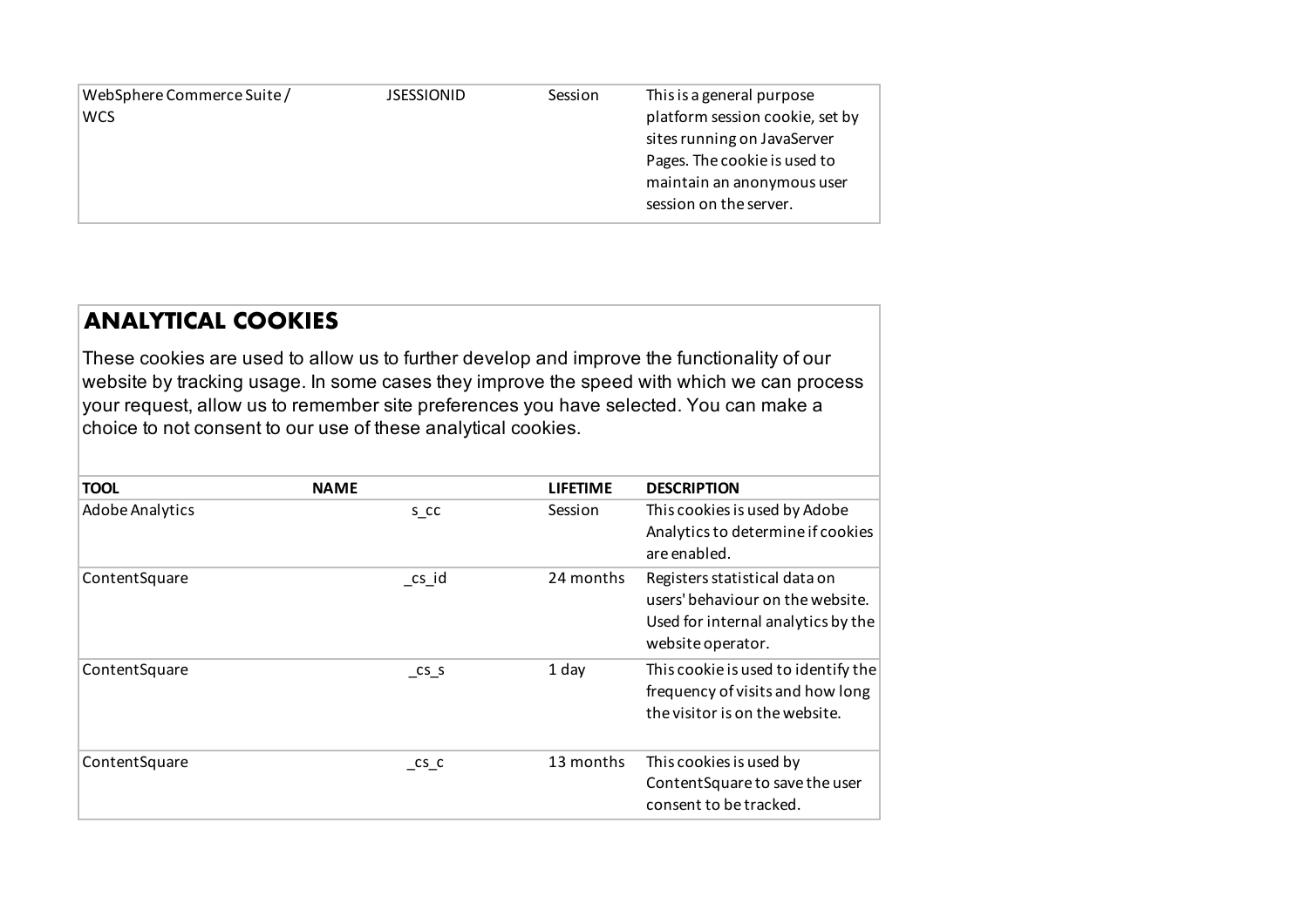| ContentSquare    | _cs_mk             | 30 minutes | This cookie is used for the Google<br>Analytics and Adobe Analytics<br>integrations.                                                 |
|------------------|--------------------|------------|--------------------------------------------------------------------------------------------------------------------------------------|
| ContentSquare    | _cs_root-domain    | 1 day      | Registers how the user has<br>reached the website to enable<br>pay-out of referral commission<br>fees to partners.                   |
| ContentSquare    | cs_same_site       | 1 day      | Registers data on visitors'<br>website-behaviour. This is used<br>for internal analysis and website<br>optimization.                 |
| Google analytics | gat_UA-10491787-28 | 1 day      | Analysis of the use of the website                                                                                                   |
| Google analytics | gat_UA-10491787-1  | 1 day      | Analysis of the use of the website                                                                                                   |
| Google analytics | _gid               | 1 day      | Registers a unique ID that is used<br>to generate statistical data on<br>how the visitor uses the<br>website. This cookie is used by |
| Google analytics | gdxxxxxxxxxxxxx    | Session    | This cookies is used by Google<br>Analytics to distinguish unique<br>users by assigning a randomly<br>generated number as client     |
| Google analytics | $\mathsf{g}$ a     | 24 months  | This cookies is used by Google<br>Analytics to distinguish unique<br>users by assigning a randomly<br>generated number as client     |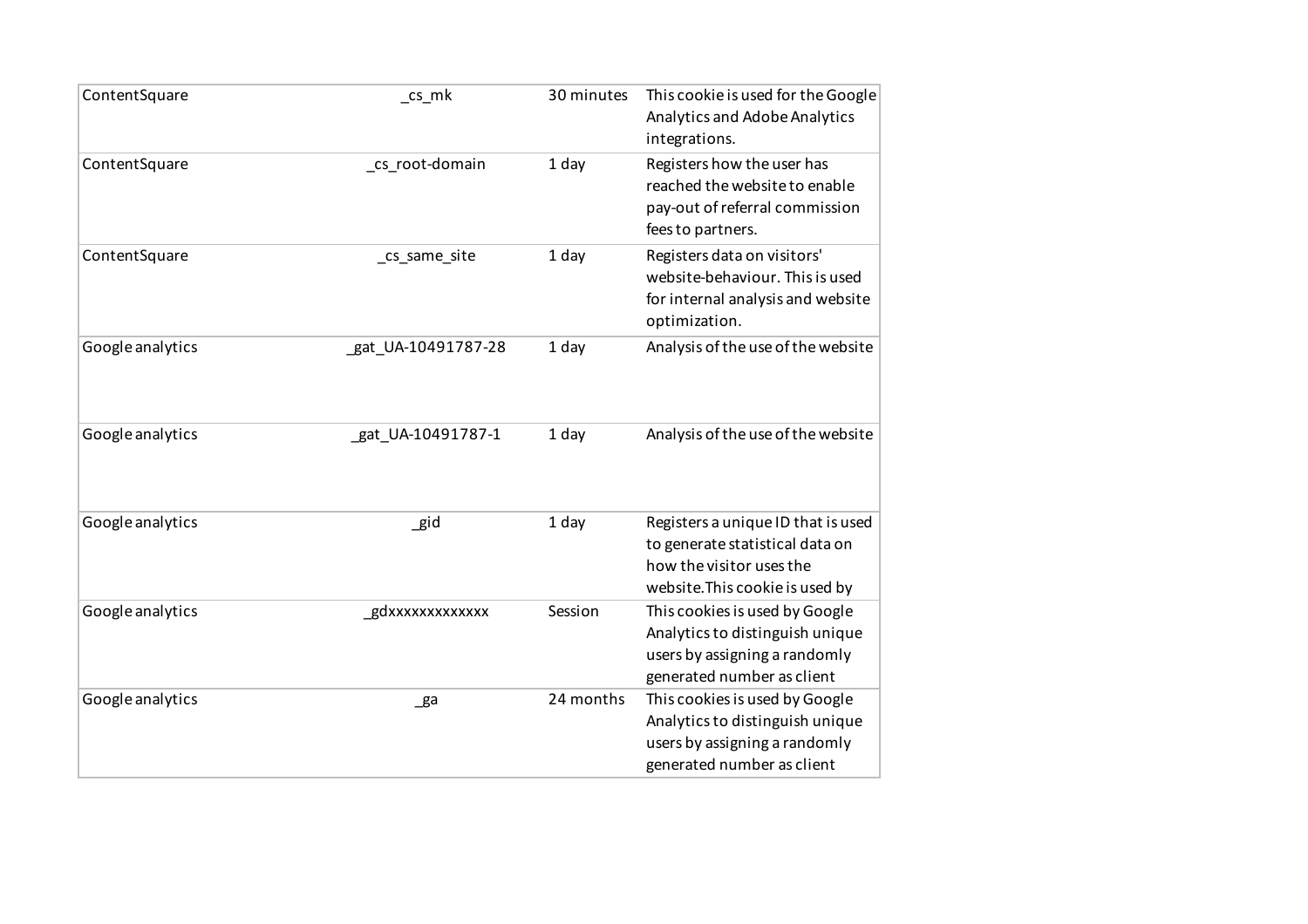| Google analytics   | _ga_H2W9WT8Z1E | 24 months | This cookies is used by Google<br>Analytics to distinguish unique<br>users by assigning a randomly<br>generated number as client<br>identifier. |
|--------------------|----------------|-----------|-------------------------------------------------------------------------------------------------------------------------------------------------|
| Google Tag Manager | _ts_yjad       | 24 months | This cookie collects information<br>on user behaviour on multiple<br>websites. This information is<br>used in order to optimize the             |
| Gstar.com          | _rsu_u2d       | 12 years  | Cookie used to get User<br><b>Correlation Id For Created</b><br>Cookie                                                                          |
| Quantserve         | mc             | 13 months | Track anonymous information<br>about how website visitors use                                                                                   |
| Qubit              | qubitTracker   | 12 months | Cookie used by Qubit to perform<br>AB tests/experiments, which                                                                                  |
| Qubit              | qb permanent   | 12 months | This cookie is planned to store all<br>permanent data and ultimately<br>replace all other permanent<br>cookies for personalization<br>purposes. |
| Qubit              | qb session     | Session   | This cookie is planned to store all<br>session data and ultimately<br>replace all other session cookies<br>for personalization purposes.        |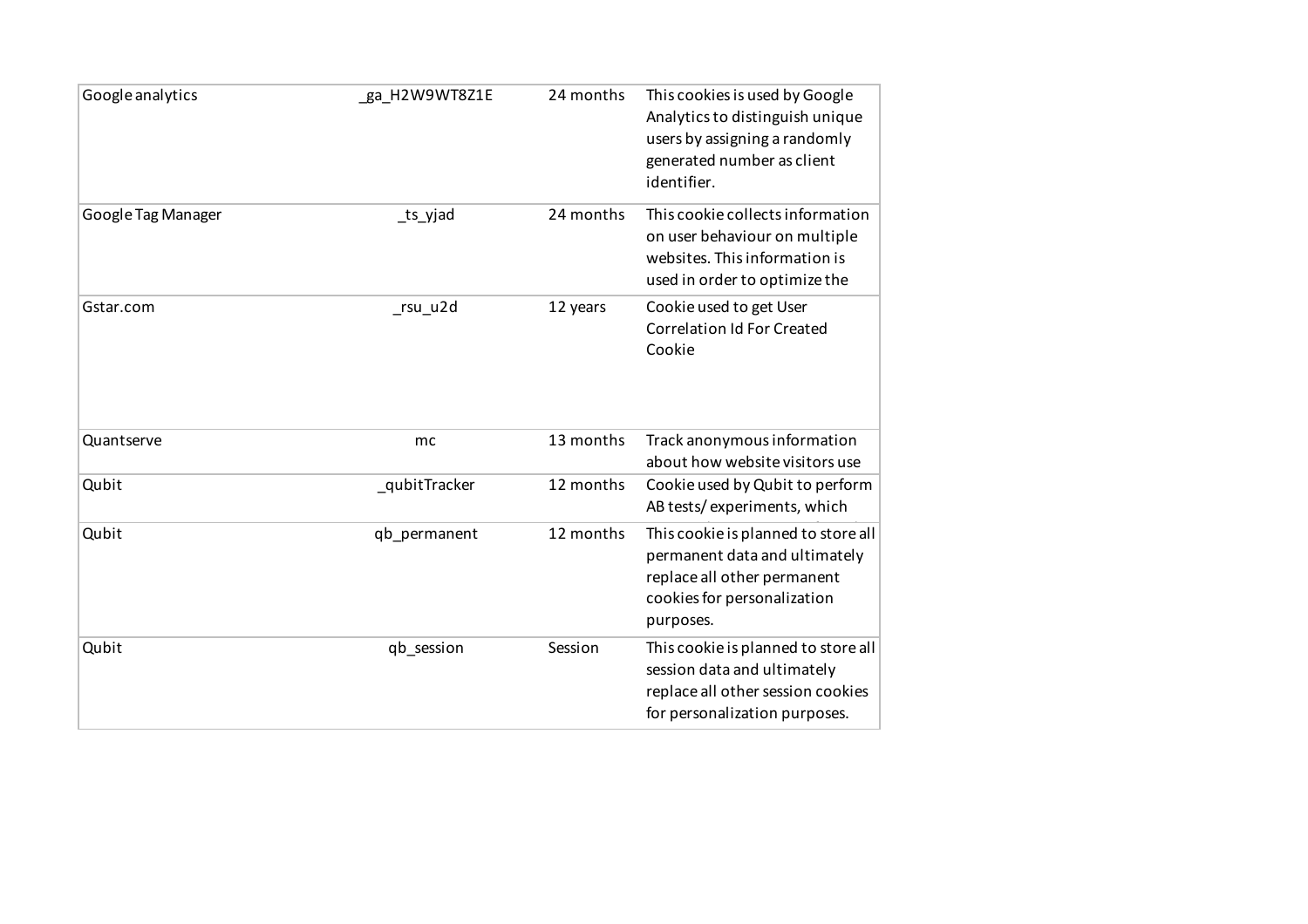| Qubit | qb_persist_test | session   | Provides us with the ability to<br>introduce personalisation to<br>improve a customer's experience<br>based on their previous<br>experiences with us and<br>selections that they have made.                                                     |
|-------|-----------------|-----------|-------------------------------------------------------------------------------------------------------------------------------------------------------------------------------------------------------------------------------------------------|
| Qubit | qb_generic      | 12 months | Stores all persistent Qubit data.<br>These cookies allow us to<br>personalise your experience on<br>our website based on your<br>behaviours and also allow us to<br>carry out A/B testing to improve<br>the website experience for<br>everyone. |
| Vimeo | vuid            | 24 months | This uses a vuid cookie which is<br>used by Vimeo to collect<br>analytics tracking information.                                                                                                                                                 |
|       |                 |           |                                                                                                                                                                                                                                                 |

## **SOCIAL MEDIA & MARKETING COOKIES**

These cookies are used to offer the possibility to connect you to social networks and share content from our website on social media. Information that we obtain from advertising cookies is used to maintain your personal advertising profile.

**TOOL NAME LIFETIME DESCRIPTION**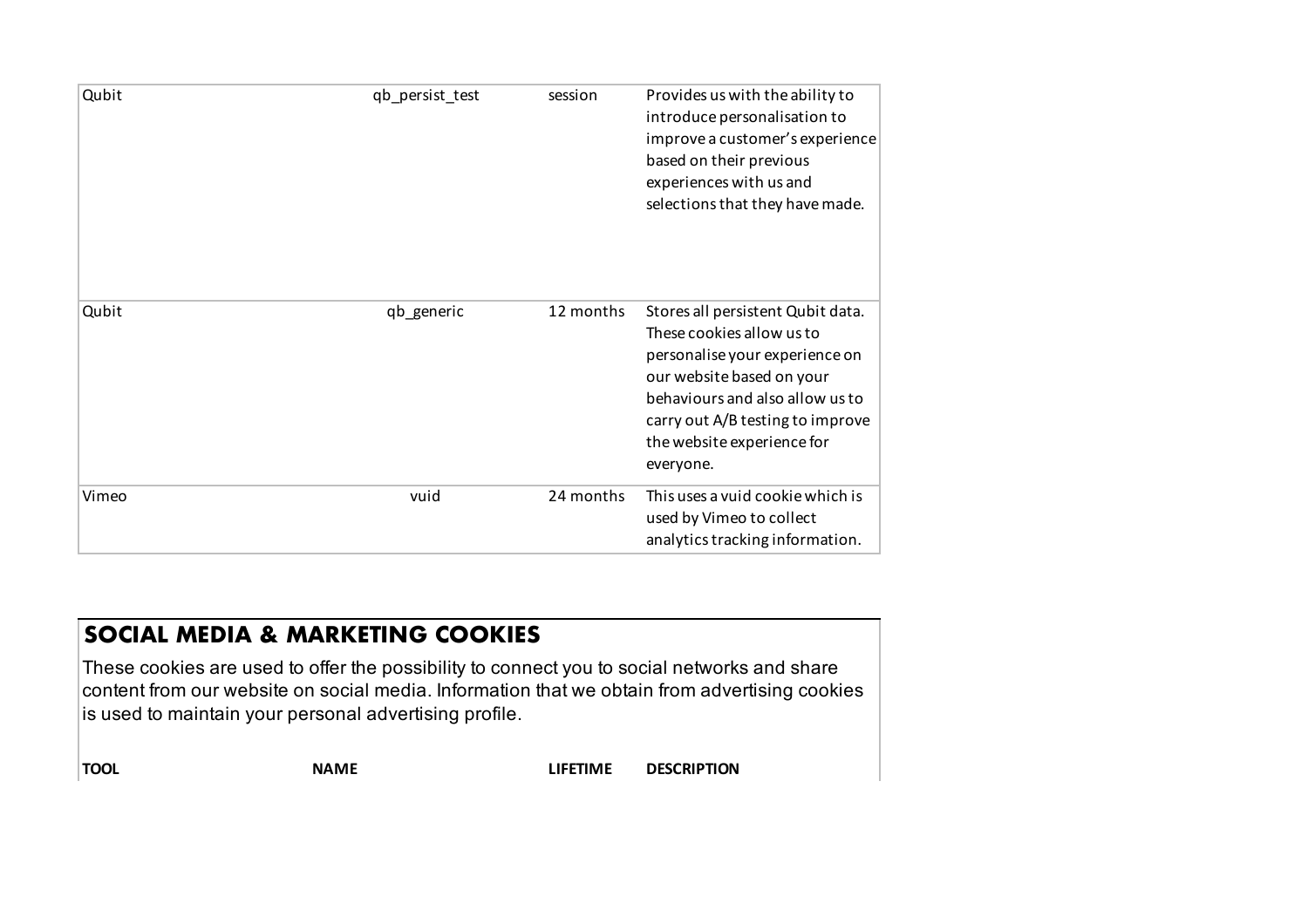| 360Yield               | um                                                      | 24 months | This cookie is used to measuring<br>the conversion. This anonymous<br>information is used to determine<br>the value of and to settle with an<br>advertising partner.                                                                            |
|------------------------|---------------------------------------------------------|-----------|-------------------------------------------------------------------------------------------------------------------------------------------------------------------------------------------------------------------------------------------------|
| 360Yield               | umeh                                                    | 24 months | This cookie is used to measuring<br>the conversion. This anonymous<br>information is used to determine<br>the value of and to settle with an<br>advertising partner.                                                                            |
| 3lift.com              | tluid                                                   | 3 months  | This cookie is used to identify the<br>visitor and optimize ad-<br>relevance by collecting visitor<br>data from multiple websites-<br>the exchange of visitor data is<br>normally provided by a third-<br>party data-center or ad-<br>exchange. |
| Adobe Experience Cloud | AMCV 172940525AC365060A4 Session<br>95D45%2540AdobeOrg  |           | Contains Experience Cloud<br>Visitor ID or MID. The identifier<br>enables cross-solution data<br>sharing                                                                                                                                        |
| Adobe Experience Cloud | AMCVS 172940525AC365060A Session<br>495D45%2540AdobeOrg |           | Contains Experience Cloud<br>Visitor ID or MID. The identifier<br>enables cross-solution data<br>sharing                                                                                                                                        |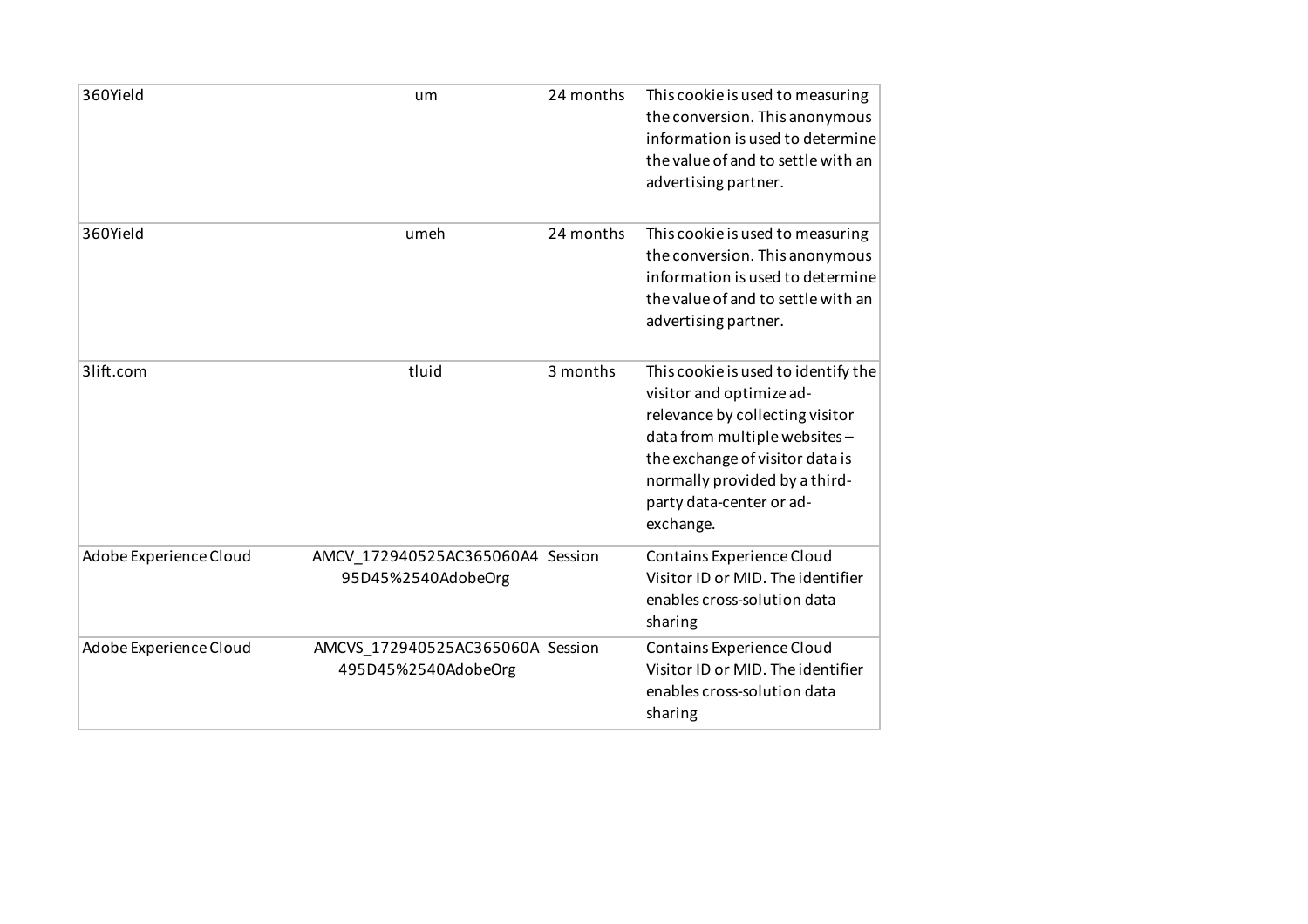| Advertising | <b>IDSYNC</b> | 1 year   | Identifies if the cookie-data<br>needs to be updated in the<br>visitor's browser. This is<br>determined through third-party<br>ad-serving-companies.                                                                                                                     |
|-------------|---------------|----------|--------------------------------------------------------------------------------------------------------------------------------------------------------------------------------------------------------------------------------------------------------------------------|
| AppGate     | lidid         | 24 years | This cookie collects data on<br>visitors' behavior and<br>interaction. This is used to make<br>advertisement on the website<br>more relevant. The cookie also<br>allows the website to detect any<br>referrals from other websites.                                      |
| AppNexus    | anj           | 90 days  | The anj cookie contains data<br>denoting whether a cookie ID is<br>synced with our partners. ID<br>syncing enables our partners to<br>use their data from outside the<br>Platform on the Platform.                                                                       |
| AppNexus    | icu           | 90 days  | The icu cookie is used to select<br>ads and limit the number of<br>times a user sees a particular ad.<br>It contains information such as<br>the number of times an ad has<br>been shown, how recently an ad<br>has been shown, or how many<br>total ads have been shown. |
| AppNexus    | uids          | 90 days  | This cookie contains a base 64<br>encoded JSON object which<br>contains external unique<br>randomly-generated values that                                                                                                                                                |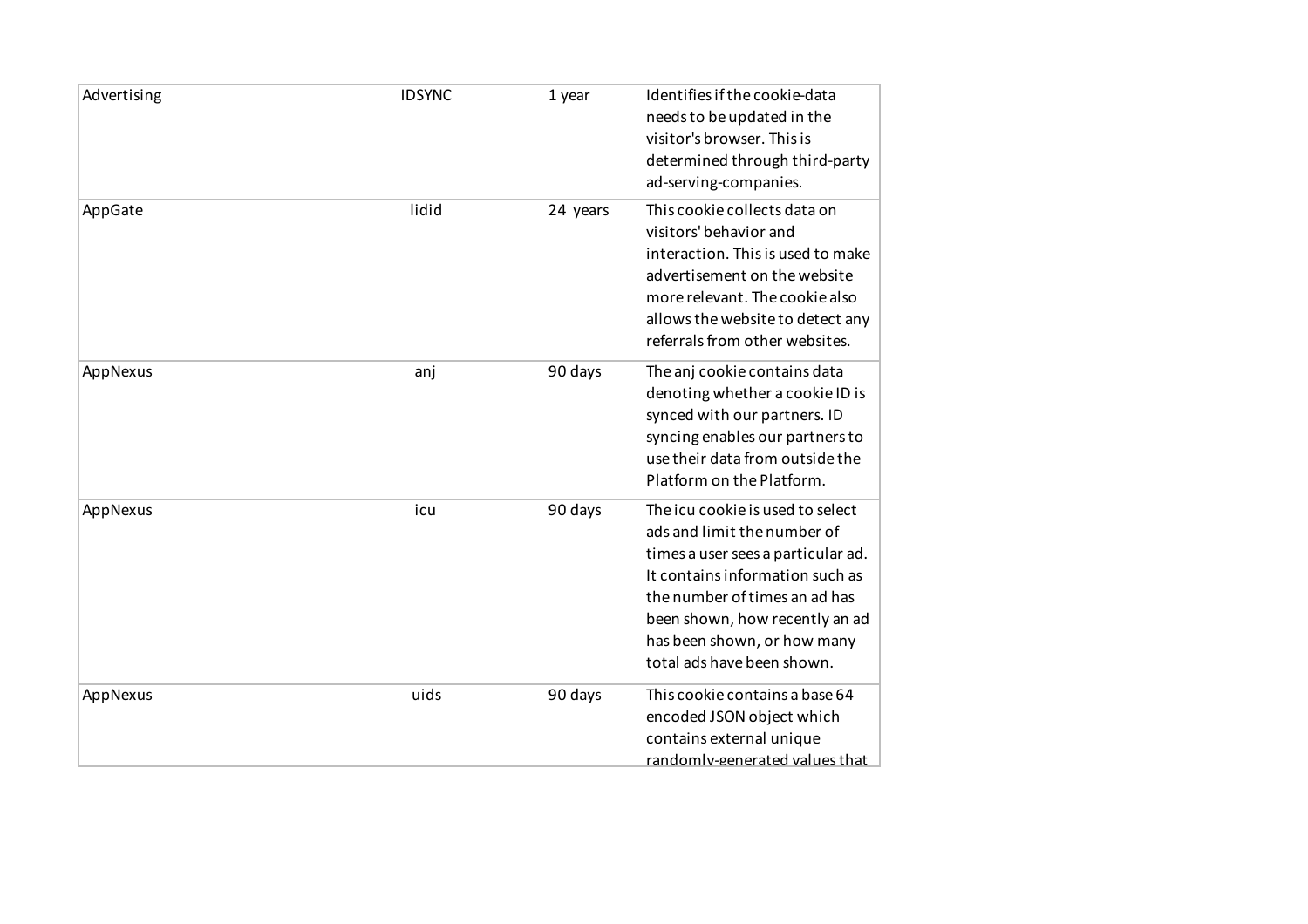| AppNexus  | usersync | 90 days   | This information is used by our<br>Prebid Server demand partners<br>to select advertisements for<br>delivery by the Platform and to<br>measure the performance of, and<br>attribute payment for, those<br>advertisements.                                                                                                                                                                                                                                                                                                                                 |
|-----------|----------|-----------|-----------------------------------------------------------------------------------------------------------------------------------------------------------------------------------------------------------------------------------------------------------------------------------------------------------------------------------------------------------------------------------------------------------------------------------------------------------------------------------------------------------------------------------------------------------|
| AppNexus  | uuid2    | 90 days   | This cookie contains a unique<br>randomly-generated value that<br>enables the Platform to<br>distinguish browsers and<br>devices. It is matched against<br>information - such as advertising<br>interest segments and histories<br>of ads shown in the browser or<br>device-provided by clients or<br>other third parties and stored on<br>the Platform. This information is<br>used by clients to select<br>advertisements for delivery by<br>the Platform, and to measure the<br>performance of, and attribute<br>payment for, those<br>advertisements. |
| Audio Eye | _aeaid   | 12 months | This cookie provides a<br>comprehensive set of tools that<br>enables digital content providers<br>to create interfaces that are                                                                                                                                                                                                                                                                                                                                                                                                                           |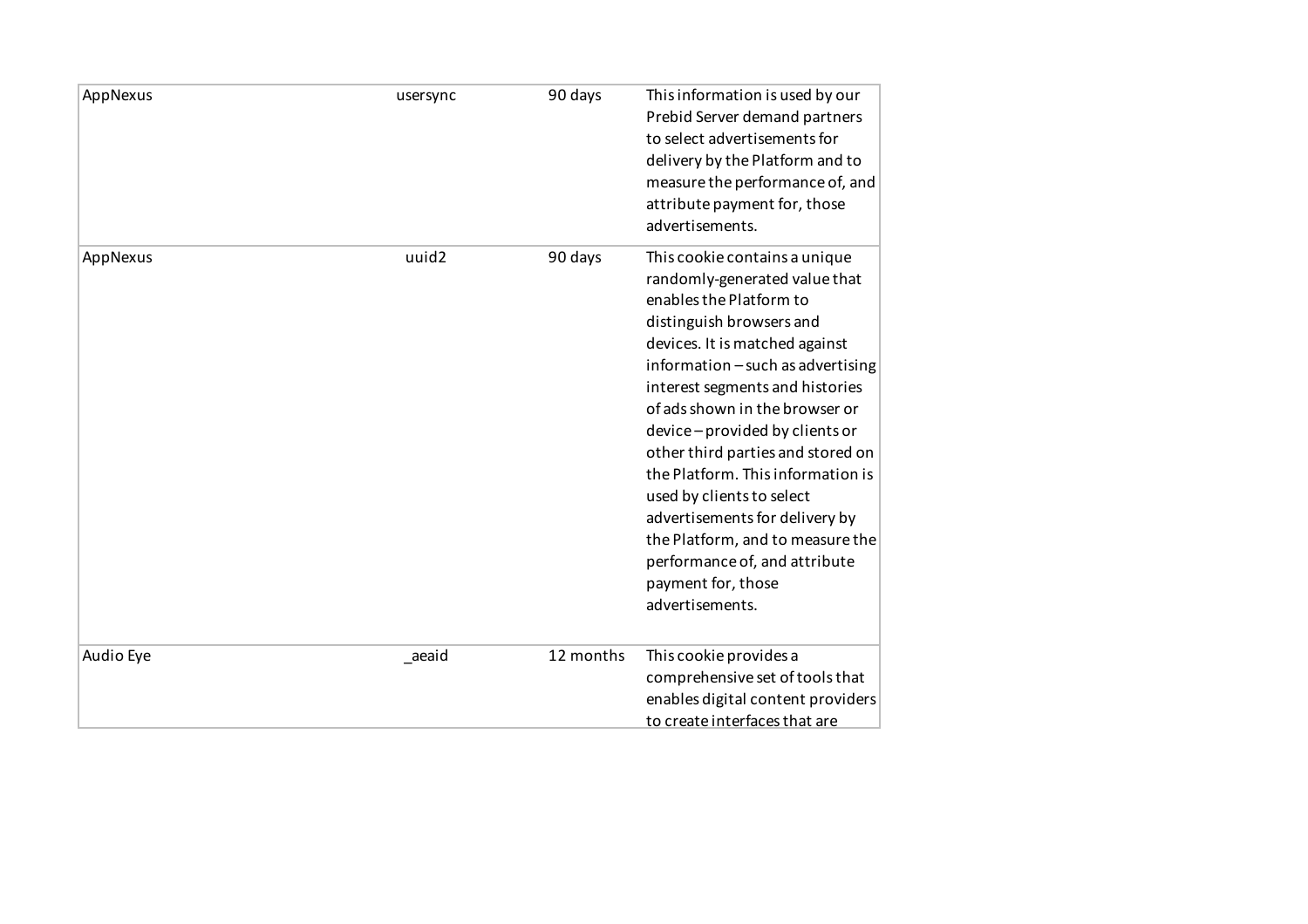| Audio Eye     | aeatstartmessage | Session   | This cookie provides a<br>comprehensive set of tools that<br>enables digital content providers<br>to create interfaces that are<br>more accessible, and more<br>usable, for more people.                                                                     |
|---------------|------------------|-----------|--------------------------------------------------------------------------------------------------------------------------------------------------------------------------------------------------------------------------------------------------------------|
| Bidswitch.net | tuuid            | 12 months | Registers whether or not the user<br>has consented to the use of<br>cookies.                                                                                                                                                                                 |
| Bidswitch.net | tuuid_lu         | 12 months | Contains a unique visitor ID,<br>which allows Bidswitch.com to<br>track the visitor across multiple<br>websites. This allows Bidswitch<br>to optimize advertisement<br>relevance and ensure that the<br>visitor does not see the same ads<br>multiple times. |
| <b>Bing</b>   | _uetvid          | 3 weeks   | This is a cookie utilised by<br>Microsoft Bing Ads and is a<br>tracking cookie. It allows us to<br>engage with a user that has<br>previously visited our website.                                                                                            |
| <b>Bing</b>   | uetsid           | 1 day     | This is a cookie utilised by<br>Microsoft Bing Ads and is a<br>tracking cookie. It allows us to<br>engage with a user that has<br>previously visited our website.                                                                                            |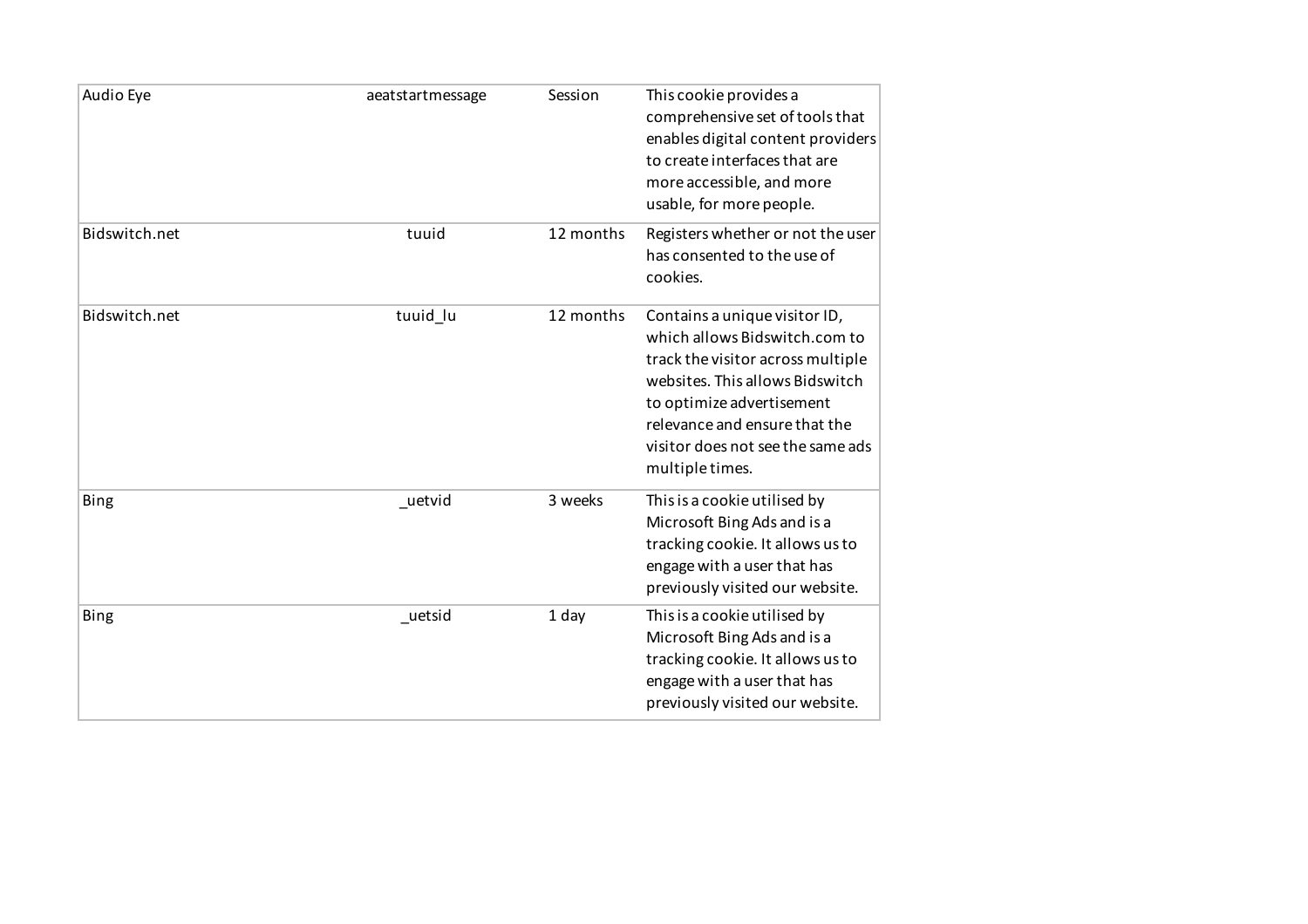| Bing                   | <b>MUID</b>            | 13 months | This cookie is widely used my<br>Microsoft as a unique user<br>identifier. It can<br>be set by embedded Microsoft<br>scripts. Widely believed to sync<br>across many<br>different Microsoft domains,<br>allowing user tracking.               |
|------------------------|------------------------|-----------|-----------------------------------------------------------------------------------------------------------------------------------------------------------------------------------------------------------------------------------------------|
| <b>Bounce Exchange</b> | bounceClientVisit4193c | 1 day     | These cookies are placed on our<br>site by our third-party service<br>providers and they may<br>remember your web browsing<br>activity and may be used to<br>understand about your<br>demographics, such as age and<br>gender.                |
| Casale Media           | <b>CMID</b>            | 1 year    | Collects visitor data related to<br>the user's visits to the website,<br>such as the number of visits,<br>average time s pent on the<br>website and what pages have<br>been loaded, with the purpose of<br>displaying targeted ads.           |
| Casale Media           | <b>CMPRO</b>           | 3 months  | Collects data on visitor<br>behaviour from multiple<br>websites, in order to present<br>more relevant advertisement<br>- This also allows the website to<br>limit the number of times that<br>the visitor is shown the same<br>advertisement. |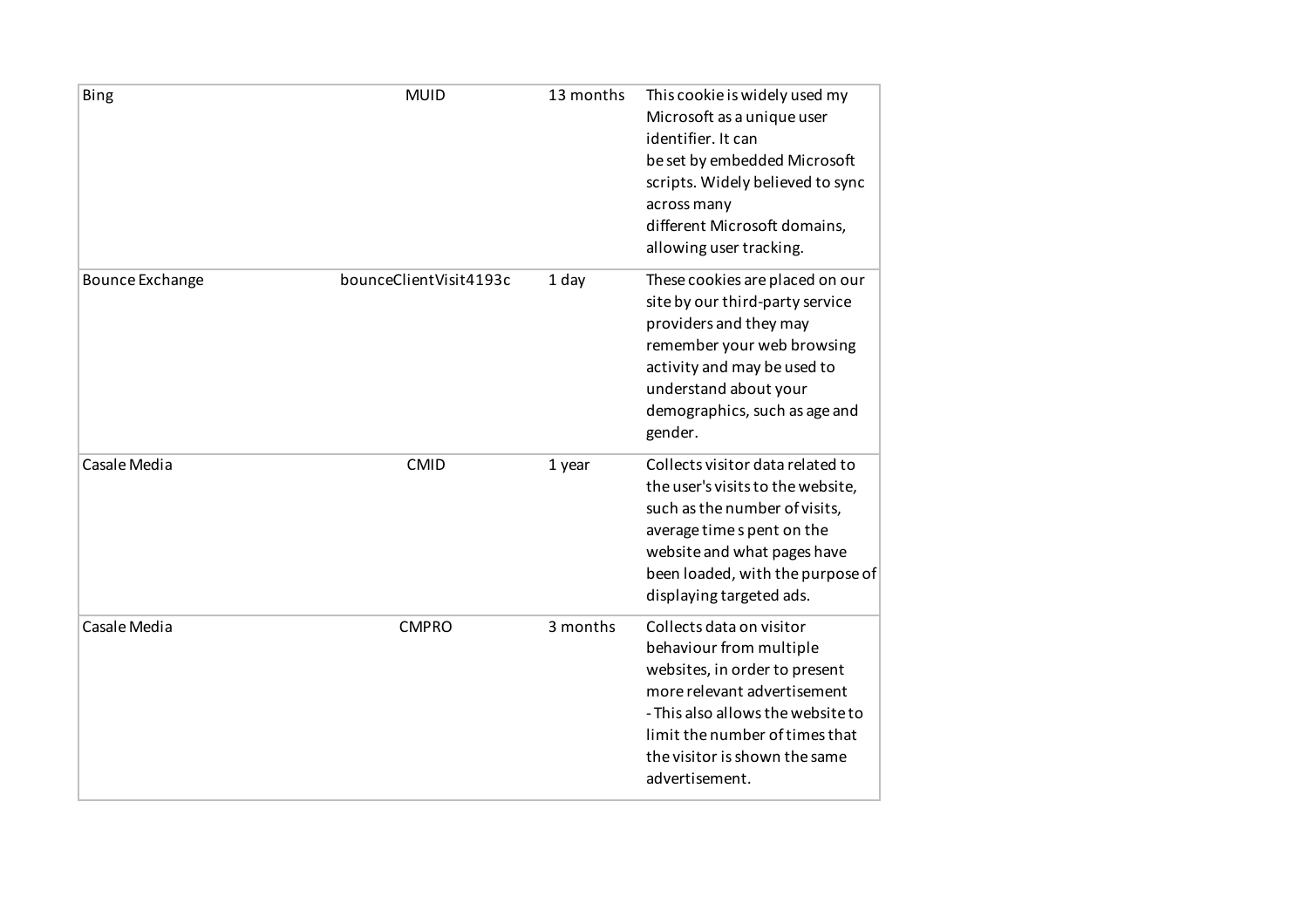| Casale Media | <b>CMPS</b>       | 3 months | Collects visitor data related to<br>the user's visits to the website,<br>such as the number of visits,<br>average time s pent on the<br>website and what pages have<br>been loaded, with the purpose of<br>displaying targeted ads.                                         |
|--------------|-------------------|----------|-----------------------------------------------------------------------------------------------------------------------------------------------------------------------------------------------------------------------------------------------------------------------------|
| Casale Media | CMRUM3            | 1 year   | This cookie collects data related<br>to user visits, such as amount of<br>visits, average time spent on the<br>website and the loaded pages, to<br>display aimed ads.                                                                                                       |
| Casale Media | <b>CMST</b>       | 1 day    | This cookie collects data related<br>to user visits, such as amount of<br>visits, average time spent on the<br>website and the loaded pages, to<br>display aimed ads.                                                                                                       |
| Criteo       | uid               | 1 day    | Cookie collects User-ID for<br>analyses.                                                                                                                                                                                                                                    |
| Criteo       | criteo_write_test | 1 day    | Used to identify the visitor<br>across visits and devices. This<br>allows the website to present the<br>visitor with relevant<br>advertisement - The service is<br>provided by third party<br>advertisement hubs, which<br>facilitate real-time bidding for<br>advertisers. |
| Criteo       | cto_tld_test      | 1 day    | Cookie used for fraud and<br>security prevention for criteo.                                                                                                                                                                                                                |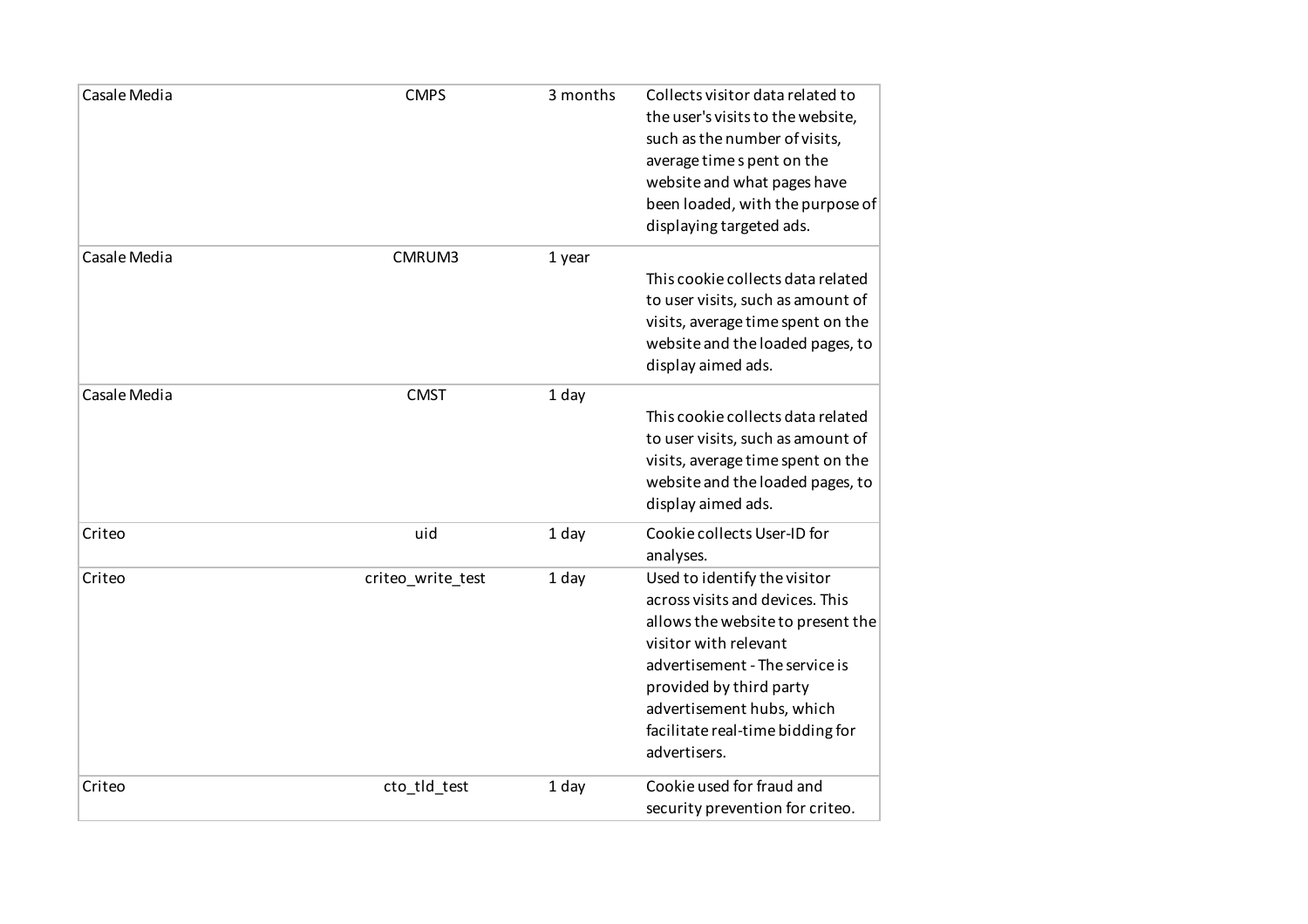| Exponea  | exponea_time2_                                | 1 hour    | Cookie used for timestamp offset<br>between browser and server<br>time.                                                                                                       |
|----------|-----------------------------------------------|-----------|-------------------------------------------------------------------------------------------------------------------------------------------------------------------------------|
| Exponea  | exponea_etc__                                 | 36 months | Customer's Exponea generated<br>client-side cookie.                                                                                                                           |
| Exponea  | xnpe_db54625c-95cb-11ea-<br>9af2-62108279dd27 | 36 months | Customer's Bloomreach Exponea<br>Engagement generated server-<br>side cookie                                                                                                  |
| Exponea  | PHPSESSID                                     | Session   | This cookie is used to identify<br>customers' sessions which is<br>used for interactions with the<br>exponea ecommerce platform<br>powering Gstar Raw's online<br>shop.       |
| Exponea  | wp-wpml_current_language                      | Session   | Cookie used to stores the current<br>language.                                                                                                                                |
| Facebook | dpr                                           | 7 days    | Facebook set the "dpr" and "wd"<br>cookies, each with a lifespan of<br>seven days, for purposes<br>including to deliver an optimal<br>experience for your device's<br>screen. |
| Facebook | wd                                            | 7 days    | Facebook set the "dpr" and "wd"<br>cookies, each with a lifespan of<br>seven days, for purposes<br>including to deliver an optimal<br>experience for your device's<br>screen. |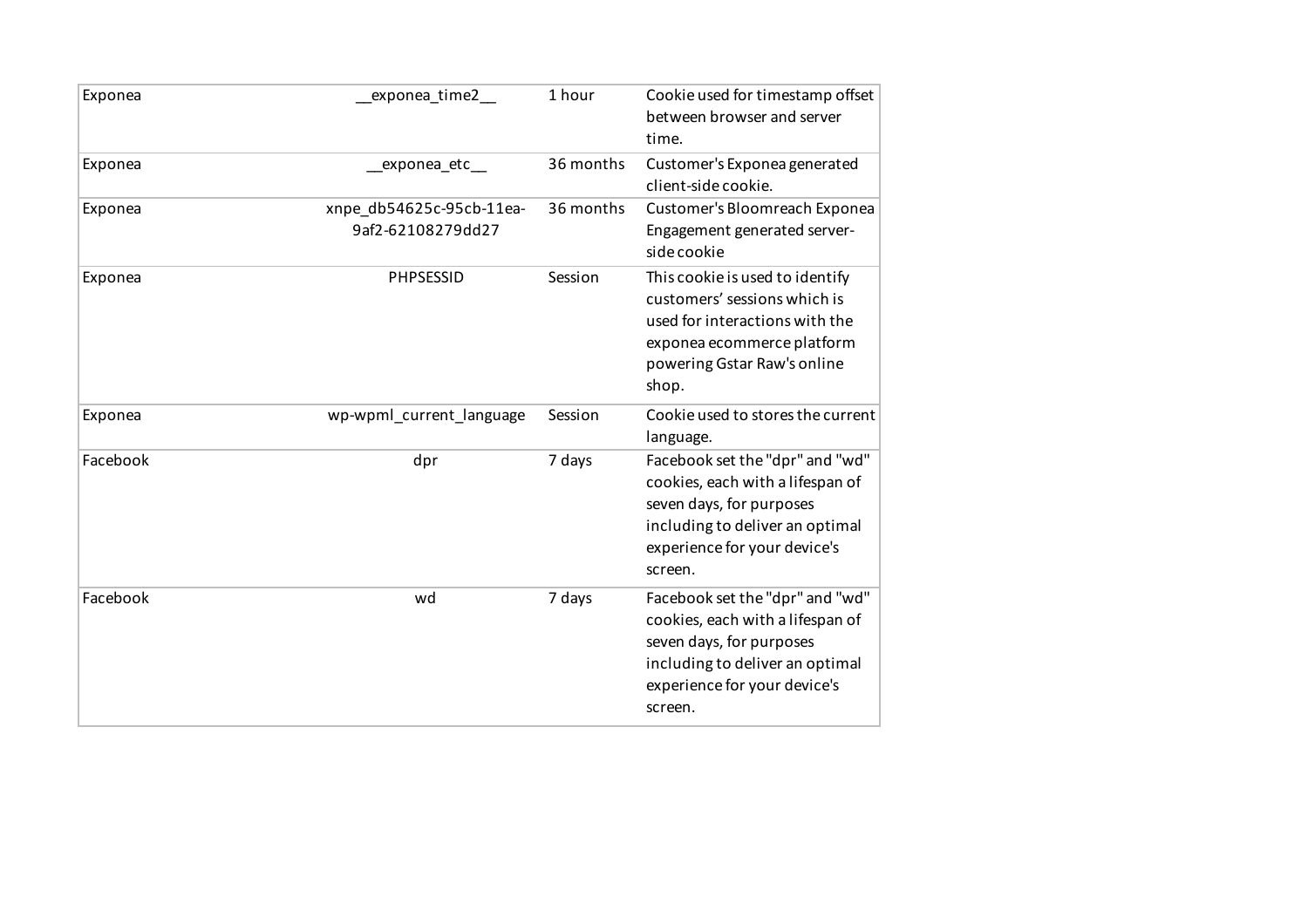| Facebook | fbp            | 12 months | This cookie is used by Facebook<br>to deliver a series of<br>advertisement products such as<br>real time bidding from third<br>party advertisers.            |
|----------|----------------|-----------|--------------------------------------------------------------------------------------------------------------------------------------------------------------|
| Facebook | datr           | 2 years   | The purpose of the datr cookie is<br>to identify the web browser<br>being used to connect to                                                                 |
| Facebook | sb             | 2 years   | Cookie used by Facebook to<br>detect browser                                                                                                                 |
| Facebook | usida          | Session   | Tracking pixels enables<br>behavioral advertising and<br>analytics by Facebook.                                                                              |
| Google   | Secure-3PSIDCC | 12 months | Used by for targeting purposes to<br>build a profile of the website<br>visitor's interests in order to<br>show relevant & personalised<br>Google advertising |
| Google   | <b>SIDCC</b>   | 12 months | Security cookie to confirm<br>visitor authenticity, prevent<br>fraudulent use of login data and<br>protect visitor data from<br>unauthorized access.         |
| Google   | <b>CONSENT</b> | 2038*     | Consent to use google cookies to<br>store visitors'preferences and<br>personalizes ads.                                                                      |
| Google   | <b>OGPC</b>    | Session   | These cookies are used by Google<br>to store user preferences and<br>information while viewing<br>Google mapped pages.                                       |
| Google   | <b>SID</b>     | 1 month   | used to play YouTube videos<br>embedded on the website.                                                                                                      |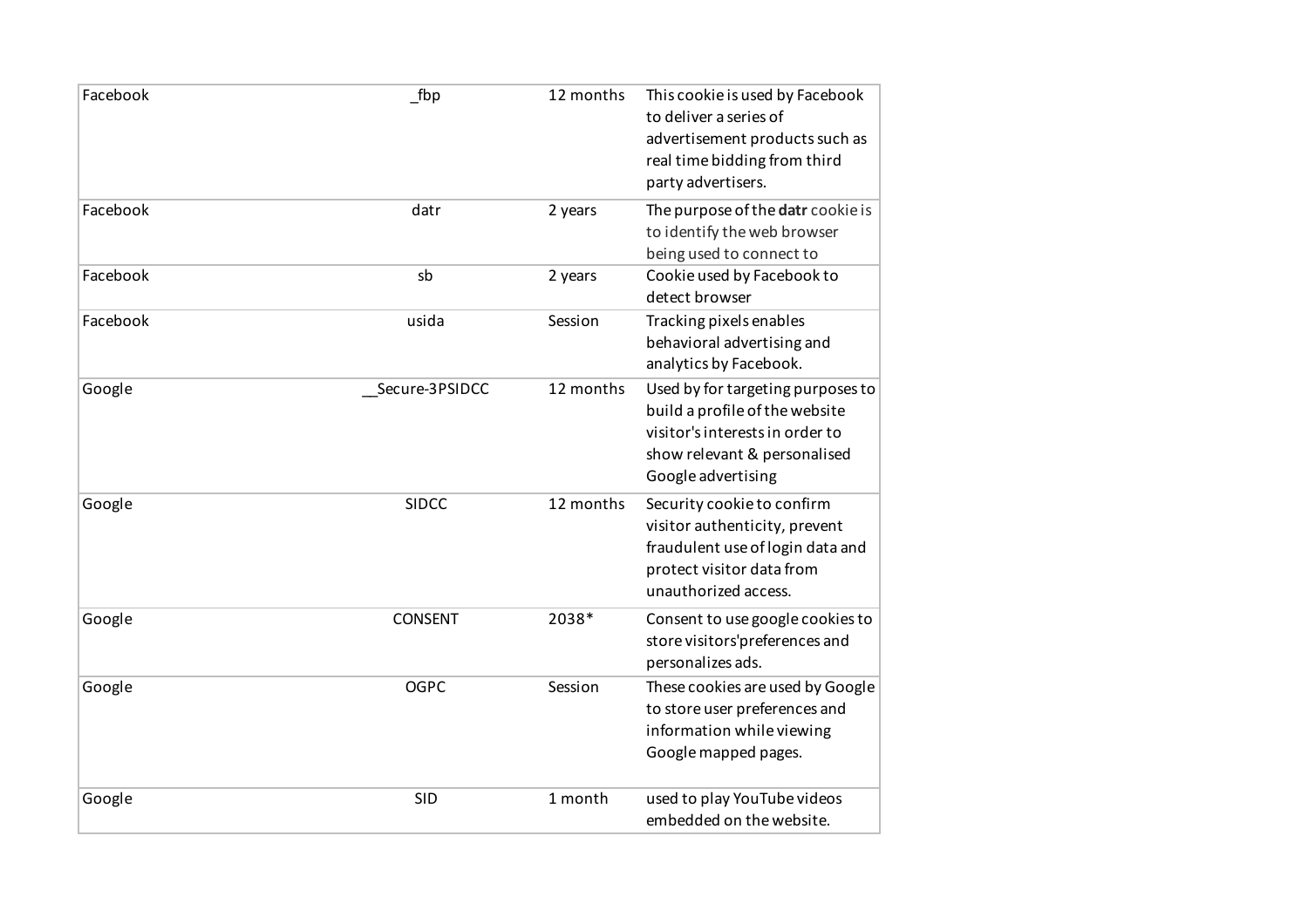| Google | Secure-1PSID    | 24 months | Cookie required to use website<br>options and services                                                                                                                     |
|--------|-----------------|-----------|----------------------------------------------------------------------------------------------------------------------------------------------------------------------------|
| Google | Secure-3PSID    | 24 months | Builds a profile of website visitor<br>interests to show relevant and<br>personalized ads through<br>retargeting.                                                          |
| Google | <b>HSID</b>     | 12 months | The "HSID" cookie is set by<br>DoubleClick (which is owned by<br>Google) to build a profile of the<br>website visitor's interests and<br>show relevant ads on other sites. |
| Google | SSID            | 24 months | Google collects visitor<br>information for videos hosted by<br>YouTube on maps integrated<br>with Google Maps.                                                             |
| Google | APISID          | 6 months  | The cookie is used to play<br>YouTube videos embedded on<br>the website.                                                                                                   |
| Google | SAPISID         | 24 months | Google collects visitor<br>information for videos hosted by<br>YouTube.                                                                                                    |
| Google | Secure-1PAPISID | 24 months | Cookie required to use website<br>options and services                                                                                                                     |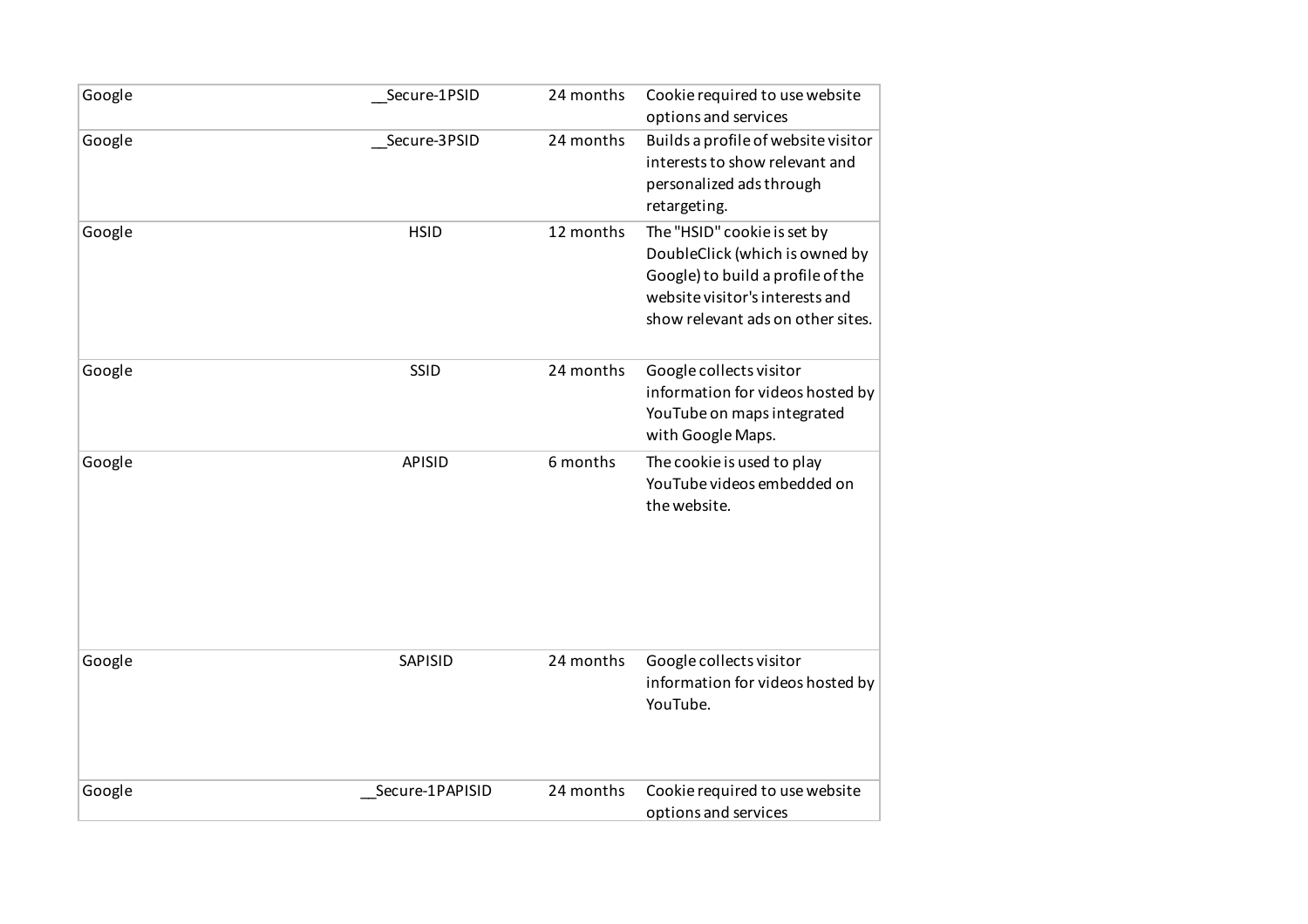| Google             | Secure-3PAPISID | 24 months | Builds a profile of website visitor<br>interests to show relevant and<br>personalized ads through<br>retargeting.                                                                                                     |
|--------------------|-----------------|-----------|-----------------------------------------------------------------------------------------------------------------------------------------------------------------------------------------------------------------------|
| Google             | <b>NID</b>      | 6 months  | The NID cookie contains a<br>unique ID used to remember<br>user preferences and other                                                                                                                                 |
| Google             | SEARCH_SAMESITE | 6 months  | Is used to prevent the browser<br>from sending this cookie along<br>with cross-site requests                                                                                                                          |
| Google             | SNID            | 6 months  | Cookie used to enable ad<br>delivery or retargeting                                                                                                                                                                   |
| Google             | _GRECAPTCHA     | Session   | This cookie is used to provide<br>spam protection within Google<br><b>Domains</b>                                                                                                                                     |
| Google Ads         | Conversion      | 2038      | Cookie used to track Ads<br>conversions?                                                                                                                                                                              |
| Google Adwords     | _gcl_au         | 3 months  | This cookie is set automatically<br>by Google Adwords to identify<br>and recognize the user. It is<br>enables us to use Google<br>Adwords for remarketing and to<br>use the whole functionality of<br>Google services |
| Google Doubleclick | <b>IDE</b>      | 18 months | This cookie from Google<br>contains a randomly generated<br>User-ID, which allows Google to<br>recognize you across multiple<br>websites and to serve<br>personalized ads                                             |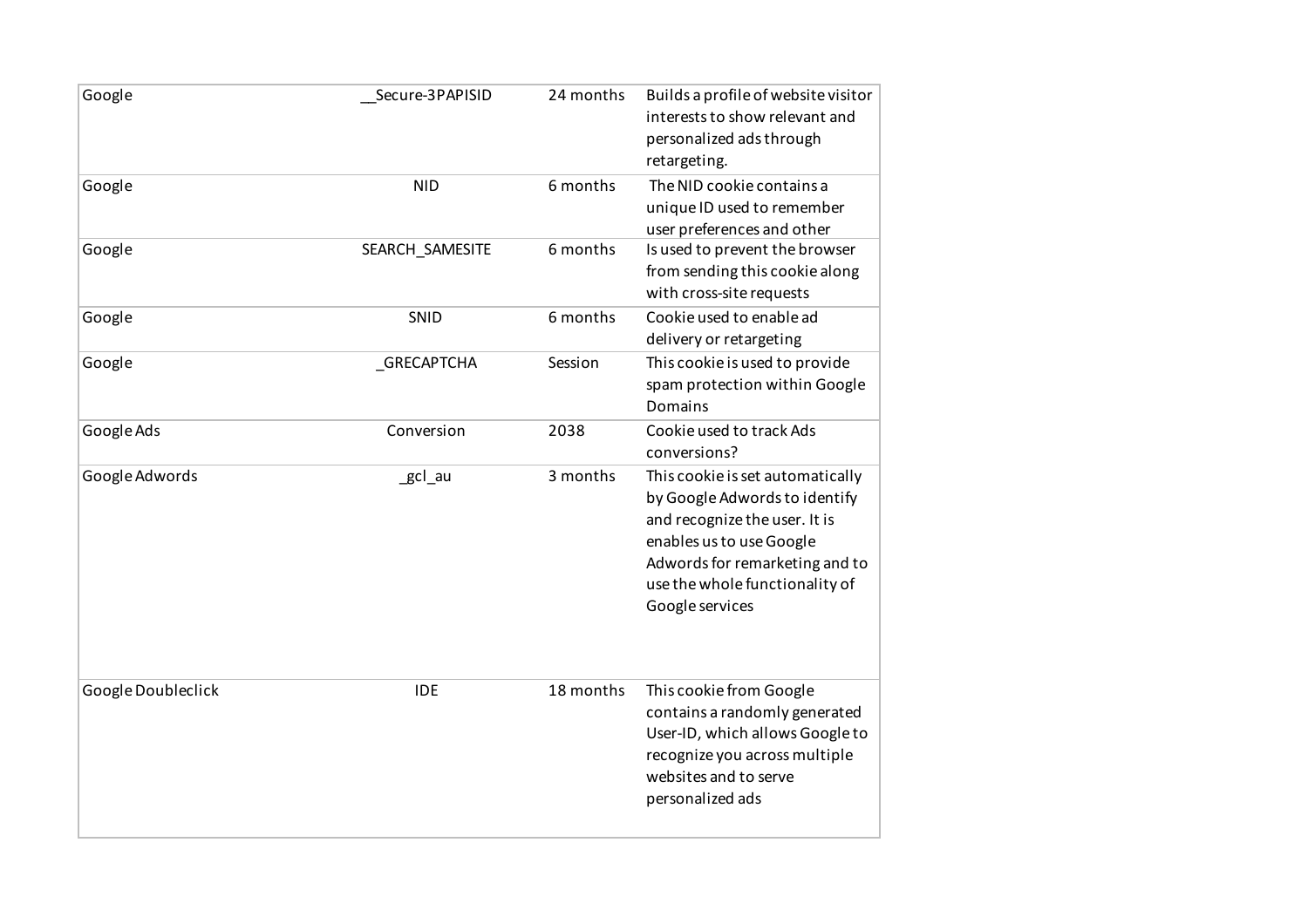| Google Doubleclick | test_cookie     | 1 day     | Google DoubleClick sets this                                                                                     |
|--------------------|-----------------|-----------|------------------------------------------------------------------------------------------------------------------|
|                    |                 |           | cookie on ad & activity request                                                                                  |
| Instagram          | _flowbox        | 4 weeks   | Necessary for the<br>implementation of Instagram<br>photo gallery on the website                                 |
| Liadm              | $\lfloor$ li_ss | 1 month   | This cookie is used by                                                                                           |
| line.me            | Idbrbid         | 24 months | Used for the delivery of ads                                                                                     |
| Outbrain           | adrl            | 3 months  | This cookie registers data on the<br>visitor. The information is used<br>to optimize advertisement<br>relevance. |
| Outbrain           | indxexcg        | 30 days   | This cookie registers data on the<br>visitor. The information is used<br>to optimize advertisement<br>relevance. |
| Outbrain           | apnxs           | 3 months  | This cookie registers data on the<br>visitor. The information is used<br>to optimize advertisement<br>relevance. |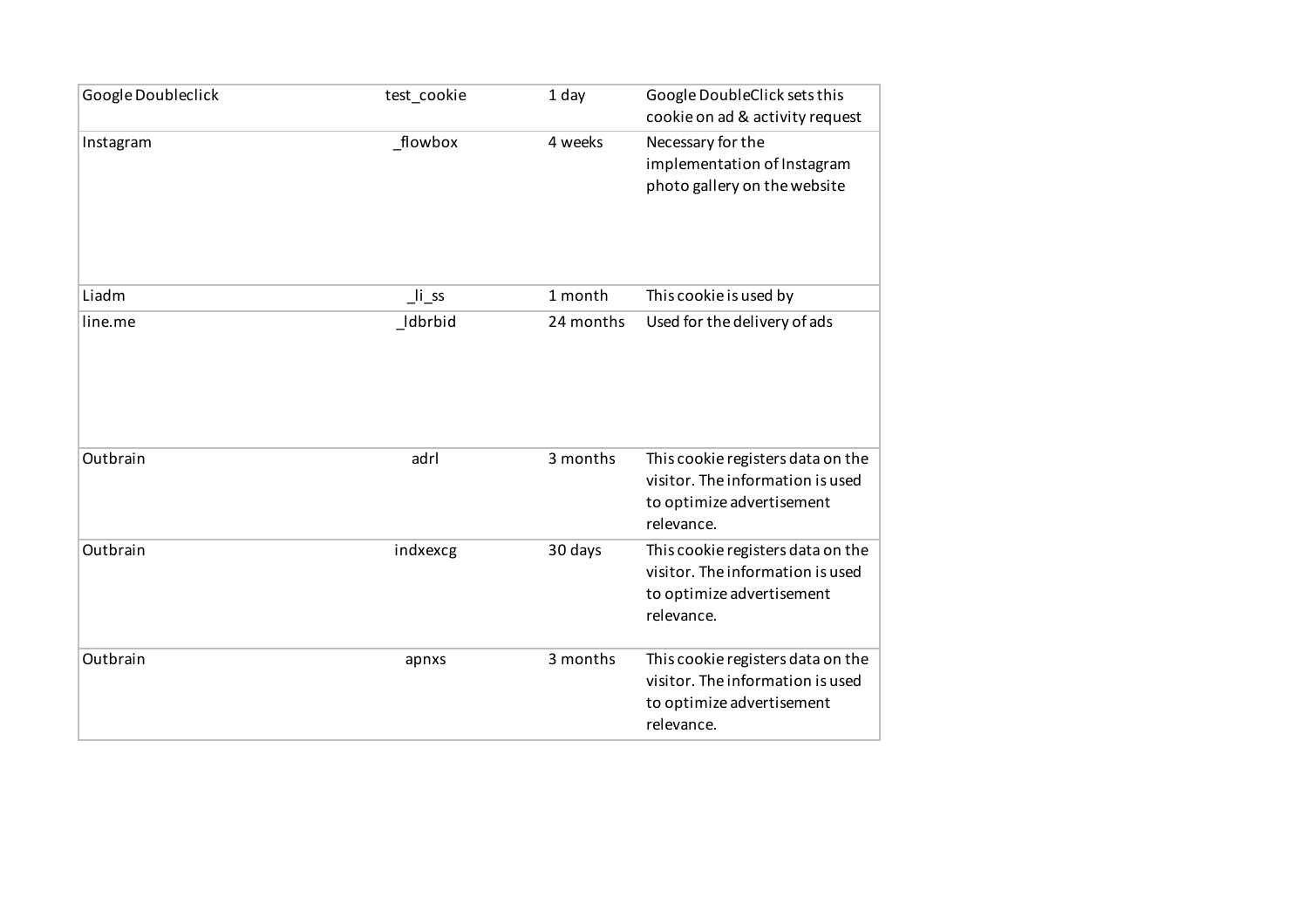| Outbrain  | obuid            | 3 months  | Sets a unique ID for the visitor,<br>that allows third party<br>advertisers to target the visitor<br>with relevant advertisement.<br>This pairing service is provided<br>by third party advertisement<br>hubs, which facilitates real-time<br>bidding for advertisers                                                                          |
|-----------|------------------|-----------|------------------------------------------------------------------------------------------------------------------------------------------------------------------------------------------------------------------------------------------------------------------------------------------------------------------------------------------------|
| Pinterest | _pin_unauth      | 12 months | Used by Pinterest to track the<br>usage of service                                                                                                                                                                                                                                                                                             |
| Pinterest | _pinterest_ct_ua | 12 months | Third party cookie which groups<br>actions for users who cannot be<br>identified by Pinterest.                                                                                                                                                                                                                                                 |
| Pinterest | _pinterest_sess  | 12 months | This cookie is used for the<br>Pinterest login functionality. It<br>contains user ID(s),<br>authentication token(s) and<br>timestamps. If the person is<br>logged out, authentication<br>tokens are deleted but we leave<br>the cookie present. We use the<br>logged out user ID(s) to optimize<br>the person's experience and<br>measurement. |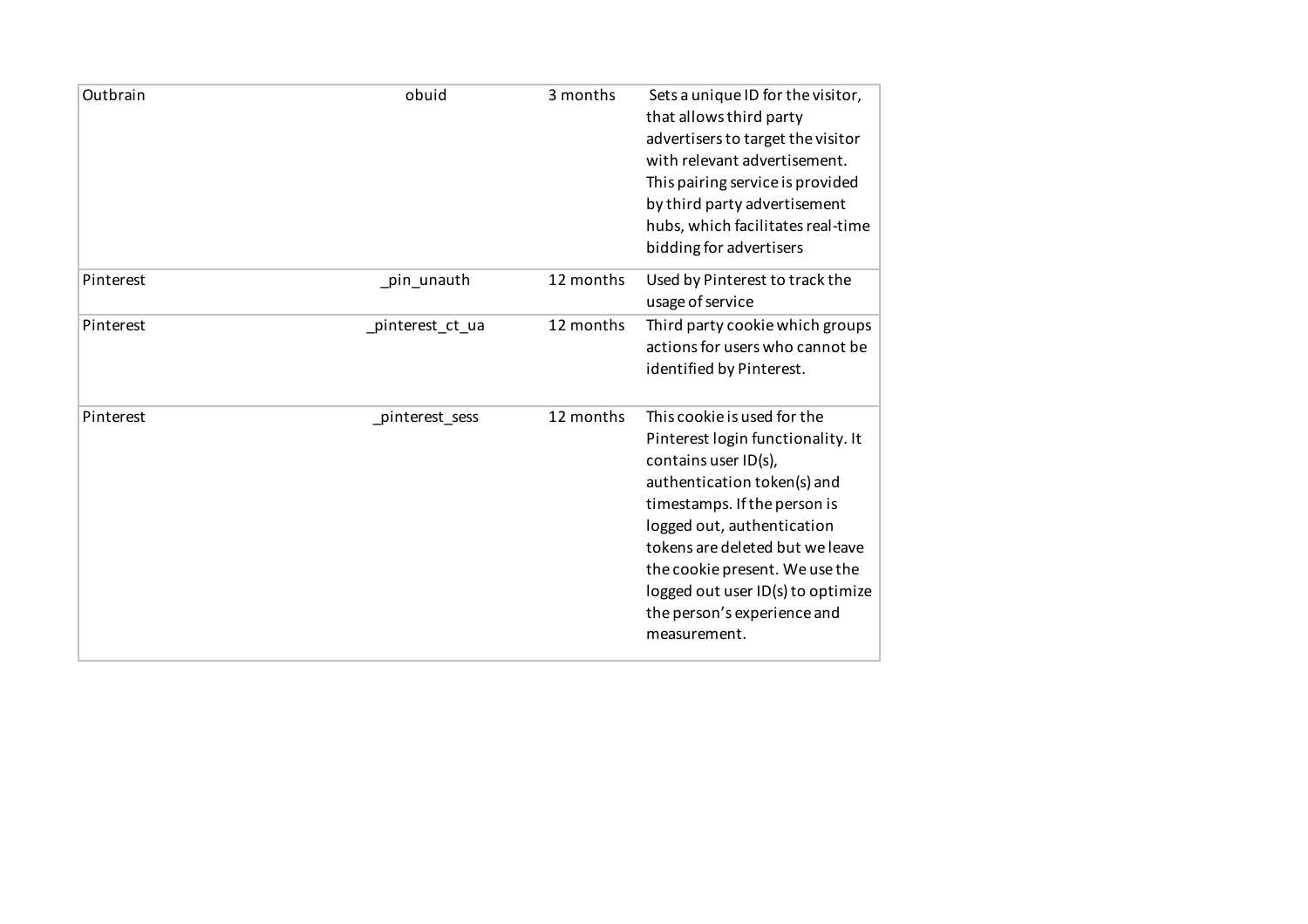| Pubmatic  | KRTBCOOKIE_xx   | 3 months  | We use this cookie to correlate<br>our user IDs with those of our<br>partners (such as demand side<br>platform clients or other<br>advertising technology<br>companies). We pass the<br>information stored by the<br>partner in this cookie to the<br>partner when it is considering<br>whether to purchase<br>advertisements. This enables the<br>partner to make better decisions<br>about whether to display an<br>advertisement to you. |
|-----------|-----------------|-----------|---------------------------------------------------------------------------------------------------------------------------------------------------------------------------------------------------------------------------------------------------------------------------------------------------------------------------------------------------------------------------------------------------------------------------------------------|
| Pubmatic  | <b>PUBMDCID</b> | 3 months  | This cookie stores an ID for the<br>applicable PubMatic data center<br>that is used to display an<br>advertisement in the user's<br>browser.                                                                                                                                                                                                                                                                                                |
| Pubmatic  | PugT            | 1 month   | This cookie is used to show<br>targeted ads                                                                                                                                                                                                                                                                                                                                                                                                 |
| QuantCast | $\equiv$ qca    | 13 months | This cookie stores and tracks<br>audience reach                                                                                                                                                                                                                                                                                                                                                                                             |
| QuantCast | dlt             | Session   | This cookie sets a unique ID for<br>the session. This allows the<br>website to obtain data on visitor<br>behaviour for statistical<br>purposes.                                                                                                                                                                                                                                                                                             |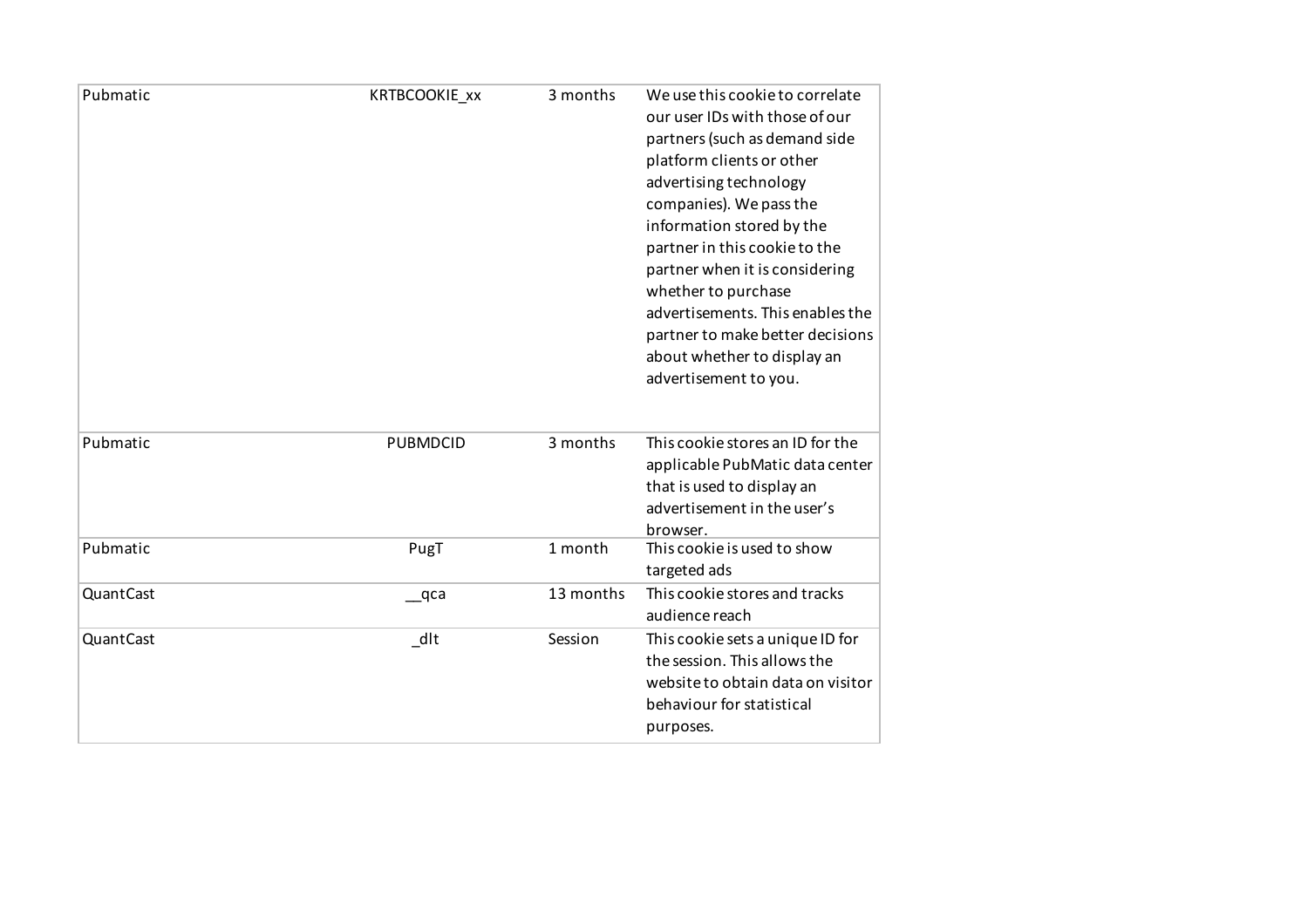| Quantserve | d      | 13 months | A value of a third-party cookie<br>set in the quantserve.com<br>domain. The value of this cookie<br>is a compact encoding of the mc<br>cookie's membership in<br>retargeting segments and<br>information about third-party<br>partners of Quantcast, such as<br>advertising exchanges. The third-<br>party cookie appears in the<br>browser as a cookie named "d" |
|------------|--------|-----------|-------------------------------------------------------------------------------------------------------------------------------------------------------------------------------------------------------------------------------------------------------------------------------------------------------------------------------------------------------------------|
| Smartnews  | snexid | 24 months | This cookie is used to deliver ads<br>generated by smartnews-<br>ads.com                                                                                                                                                                                                                                                                                          |
| Smartnews  | g      | 24 months | This cookie is used to deliver ads<br>generated by smartnews-<br>ads.com                                                                                                                                                                                                                                                                                          |
| Snapchat   | _scid  | 13 months | This cookie is used by SnapChat<br>to anonymously identify a visitor<br>across multipless domains for<br>advertising purposes and to<br>track conversions                                                                                                                                                                                                         |
| Snapchat   | $X-AB$ | 1 day     | Cookie set by Snapchat for<br>reporting on social campaigns,<br>troubleshooting campaign setup<br>and building aggregate pools of<br>audiences for targeting based on<br>behaviour trends.                                                                                                                                                                        |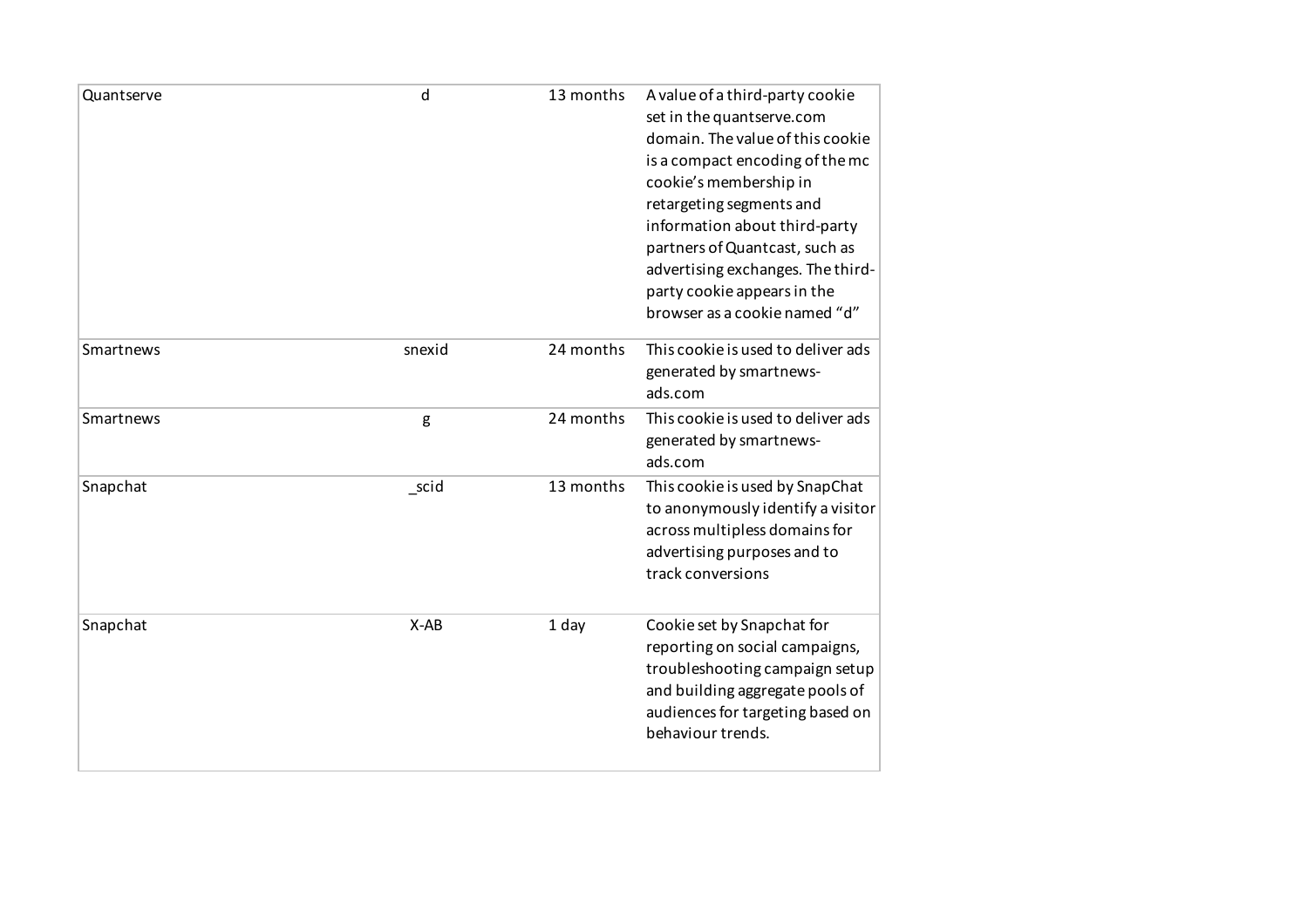| Snapchat  | sc <sub>at</sub> | 13 months | This cookie is used by SnapChat<br>to anonymously identify a visitor<br>across multipless domains for<br>advertising purposes and to<br>track conversions                                                                                               |
|-----------|------------------|-----------|---------------------------------------------------------------------------------------------------------------------------------------------------------------------------------------------------------------------------------------------------------|
| Snapchat  | $\_$ schn        | 1 day     | This cookies come from the Snap<br>Chat retargeting pixel. This pixel<br>is used to retarget and attribute<br>traffic coming from the social<br>network.                                                                                                |
| TapAd.com | TapAd_3WAY_SYNCS | 2 months  | This cookie is set by the audience<br>manager of the website to<br>determine the time and<br>frequencies of visitor data<br>synchronization - cookie data<br>synchronization is used to<br>synchronize and gather visitor<br>data from several websites |
| TapAd.com | TapAd_DID        | 2 months  | This cookie is used to determine<br>what type of devices<br>(smartphones, tablets,<br>computers, TVs etc.) is used by a<br>user                                                                                                                         |
| TapAd.com | TapAd_TS         | 2 months  | This cookie is set by the audience<br>manager of the website to<br>determine the time and<br>frequencies of visitor data<br>synchronization - cookie data<br>synchronization is used to<br>synchronize and gather visitor<br>data from several websites |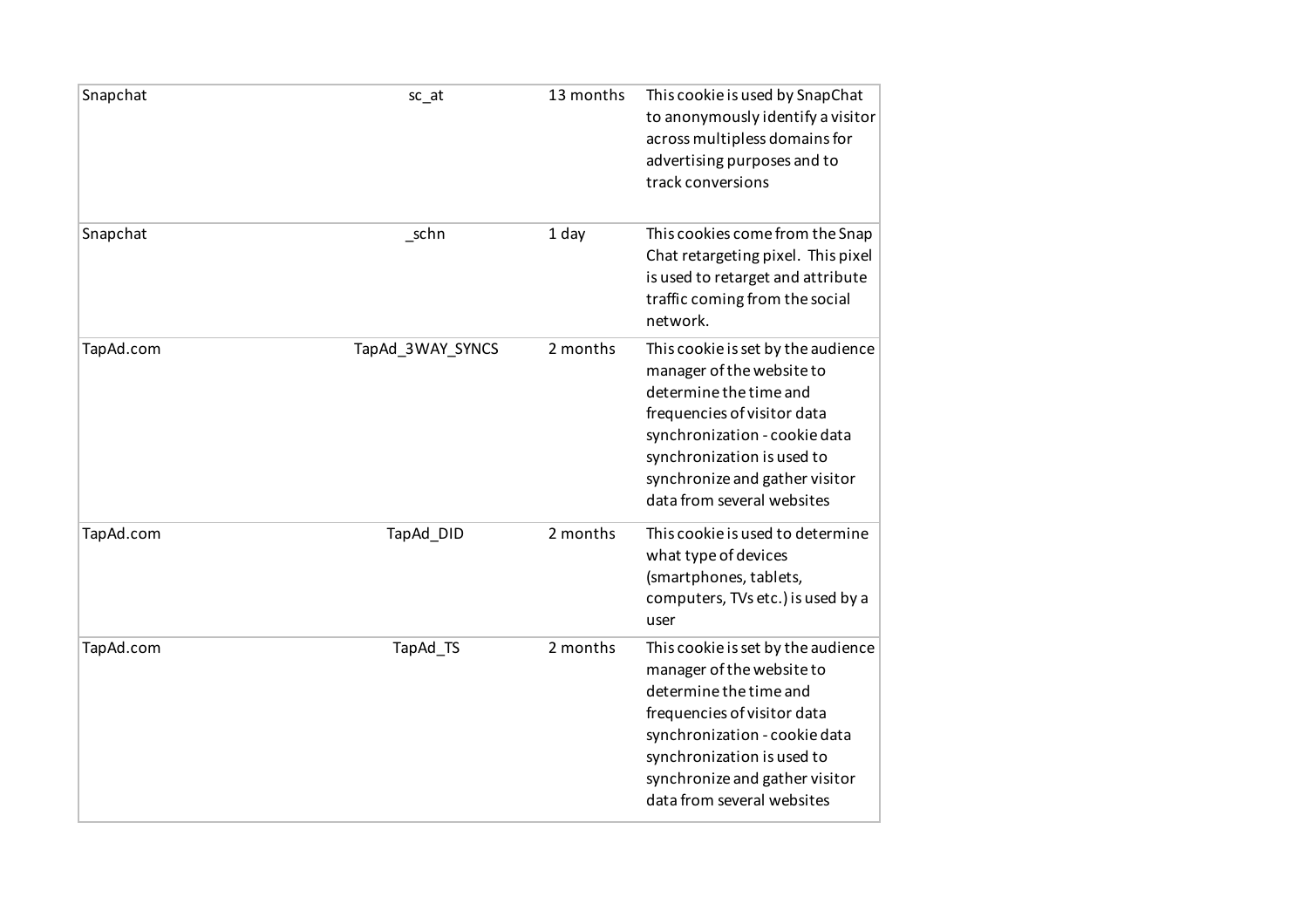| Yahoo            | XA             | 12 months | Used for advertising                                                                                                                                                                                                         |
|------------------|----------------|-----------|------------------------------------------------------------------------------------------------------------------------------------------------------------------------------------------------------------------------------|
| Yahoo            | XB             | 24 months | Used for advertising                                                                                                                                                                                                         |
| Criteo           | cto_bundle     | 13 months | Presents the user with relevant<br>content and advertisement. The<br>service is provided by third-party                                                                                                                      |
| Media.net        | data-c         | 29 days   | Presents the user with relevant<br>content and advertisement. The<br>service is provided by third-party<br>advertisement hubs, which<br>facilitate real-time bidding for<br>advertisers.                                     |
| Media.net        | data-c-ts      | 29 days   | Collects data on the user across<br>websites - This data is used to<br>make advertisement more<br>relevant.                                                                                                                  |
| Yahoo            | A1             | 12 months | Used for advertising                                                                                                                                                                                                         |
| Yahoo            | A <sub>3</sub> | 12 months | Used for advertising                                                                                                                                                                                                         |
| Yahoo            | B              | 12 months | Used for advertising                                                                                                                                                                                                         |
| Yahoo            | <b>GUC</b>     | 12 months | Used for advertising                                                                                                                                                                                                         |
| Gstar.com        | opt_out        | 12 months | Cookie value indicating the<br>current user has opted out of<br>services.                                                                                                                                                    |
| sharethrough.com | stx_user_id    | 12 months | This ID can be used to recognize<br>the visitor upon re-entry and<br>implement any preference<br>choices made. The cookie also<br>allows the website to track the<br>visitor on multiple websites for<br>marketing purposes. |